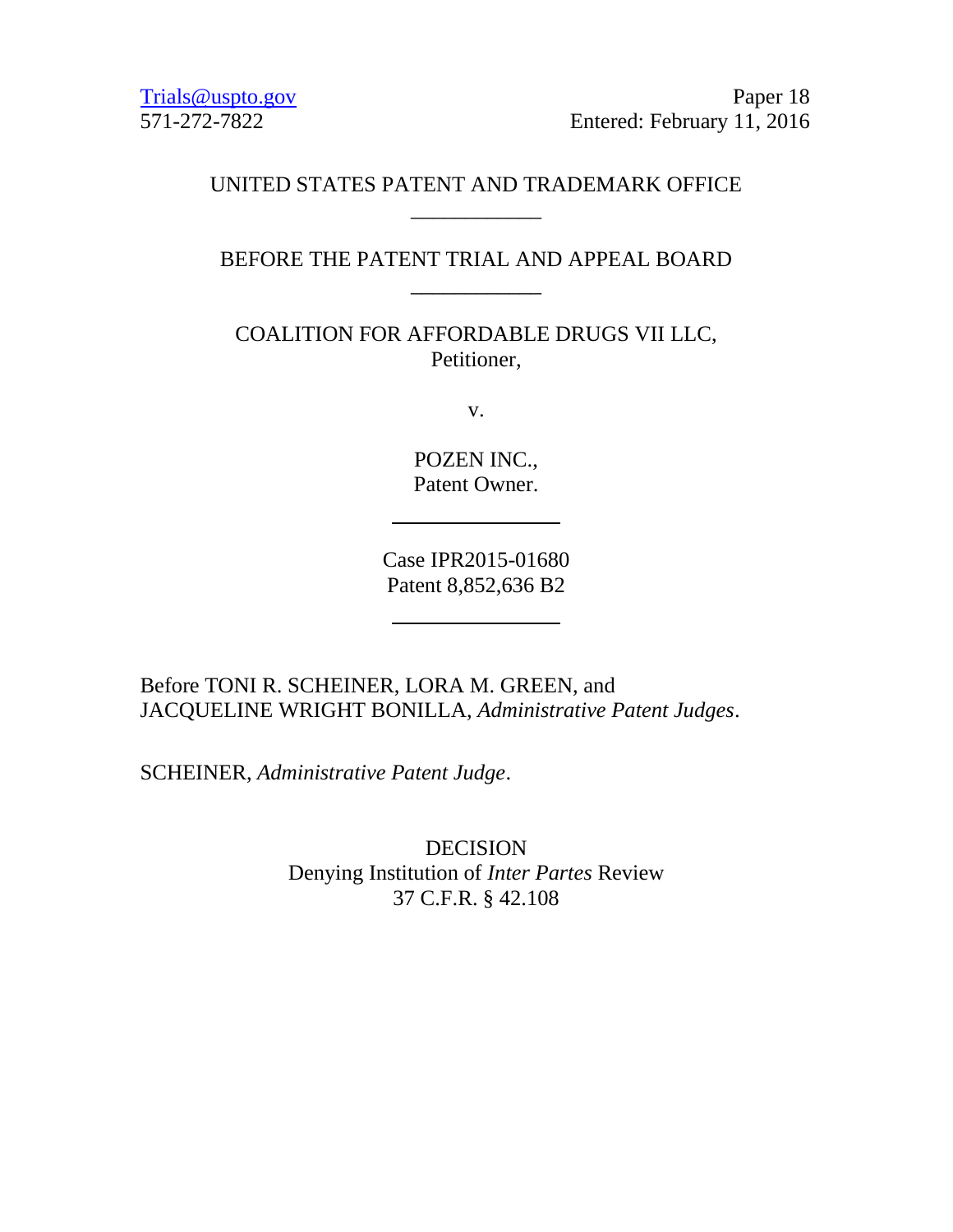#### I. INTRODUCTION

The Coalition for Affordable Drugs VII LLC ("Petitioner") filed a Petition (Paper 2, "Pet.") on August 7, 2015, requesting an *inter partes* review of claims 1–18 of U.S. Patent No. 8,852,636 B2 (Ex. 1001, "the '636 patent"). Pozen Inc. ("Patent Owner") filed a Preliminary Response (Paper 15, "Prelim. Resp.") on November 17, 2015. We have jurisdiction under 35 U.S.C. § 314, which provides that an *inter partes* review may not be instituted "unless . . . there is a reasonable likelihood that the petitioner would prevail with respect to at least 1 of the claims challenged in the petition."

Upon consideration of the information presented in the Petition and the Preliminary Response, we are not persuaded that Petitioner has established a reasonable likelihood that it would prevail in its challenges to claims 1–18 of the '636 patent. Accordingly, we decline to institute an *inter partes* review of those claims.

#### *A. Related Proceedings*

Petitioner represents it is aware of a number of judicial matters involving the '636 patent (e.g., *Horizon Pharma, Inc. v. Actavis Labs. Inc.*, 3:15-cv-03322 (D.N.J.)), as well as a number of judicial and administrative matters involving patents related to the '636 patent (e.g., *Dr. Reddy's Labs., Inc. v. Pozen Inc.*, Case IPR2015-00802 (PTAB)). Pet. 2–3. Patent Owner makes a similar representation. Paper 7, 8–9. Petitioner also filed other Petitions for *inter partes* review involving patents related to the '636 patent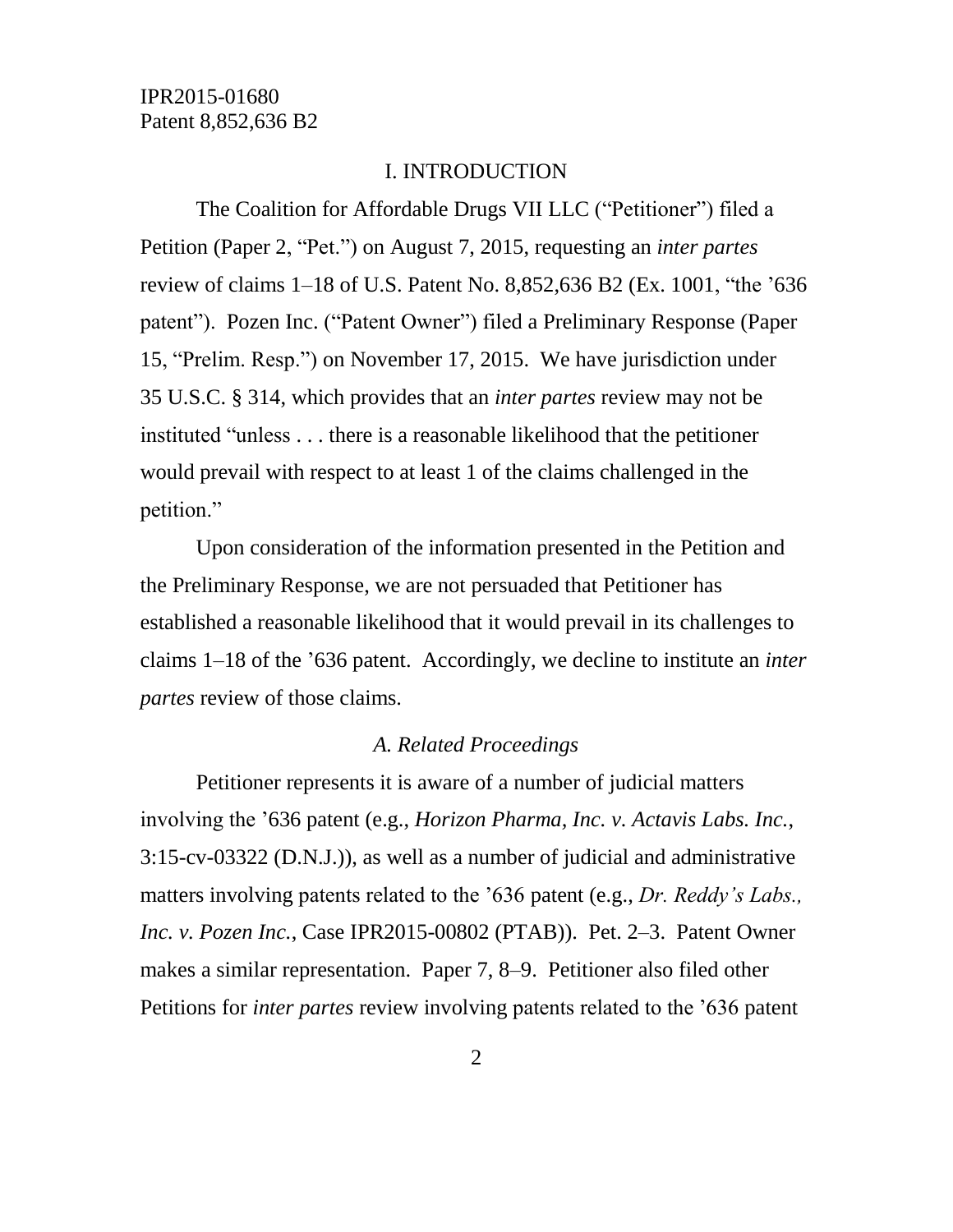l

or directed to similar subject matter, including Case Nos. IPR2105-01241 and IPR2015-01344.

#### *B. The Asserted Grounds of Unpatentability*

Petitioner asserts the challenged claims are unpatentable on the following grounds. Pet.  $4-5$ ,  $12-60$ .<sup>1</sup>

| <b>References</b>                                                          | <b>Basis</b> | <b>Claims Challenged</b> |
|----------------------------------------------------------------------------|--------------|--------------------------|
| Goldman, <sup>2</sup> Remington, <sup>3</sup> and<br>Lindberg <sup>4</sup> | \$103(a)     | $1 - 18$                 |
| Gimet, <sup>5</sup> Goldman, and<br>Lindberg                               | \$103(a)     | $1-6$ and $13-15$        |
| Ouali <sup>6</sup> and Lindberg                                            | \$103(a)     | $7-12$ and $16-18$       |

<sup>4</sup> U.S. Patent No. 5,714,504, issued February 3, 1998 to Lindberg et al. ("Lindberg") (Ex. 1007).

 $5$  U.S. Patent No. 5,698,225, issued December 16, 1997 to Gimet et al. ("Gimet") (Ex. 1006)

<sup>&</sup>lt;sup>1</sup> Petitioner supports its challenges with the Declaration of Leon Shargel, Ph.D., R.Ph., executed August 7, 2015 ("Shargel Declaration") (Ex. 1003).

<sup>&</sup>lt;sup>2</sup> U.S. Patent No. 5,204,118, issued April 20, 1993 to Goldman et al. ("Goldman") (Ex. 1004).

<sup>3</sup> Robert E. King & Joseph D. Schwartz, *Oral Solid Dosage Forms*, *in* REMINGTON'S PHARMACEUTICAL SCIENCES 1603–43 (Alfonso R. Gennaro et al., eds.) (17th ed. 1985) ("Remington") (Ex. 1005).

<sup>6</sup> U.S. Patent No. 6,183,779 B1, issued February 6, 2001 to Ouali et al. ("Ouali") (Ex. 1008).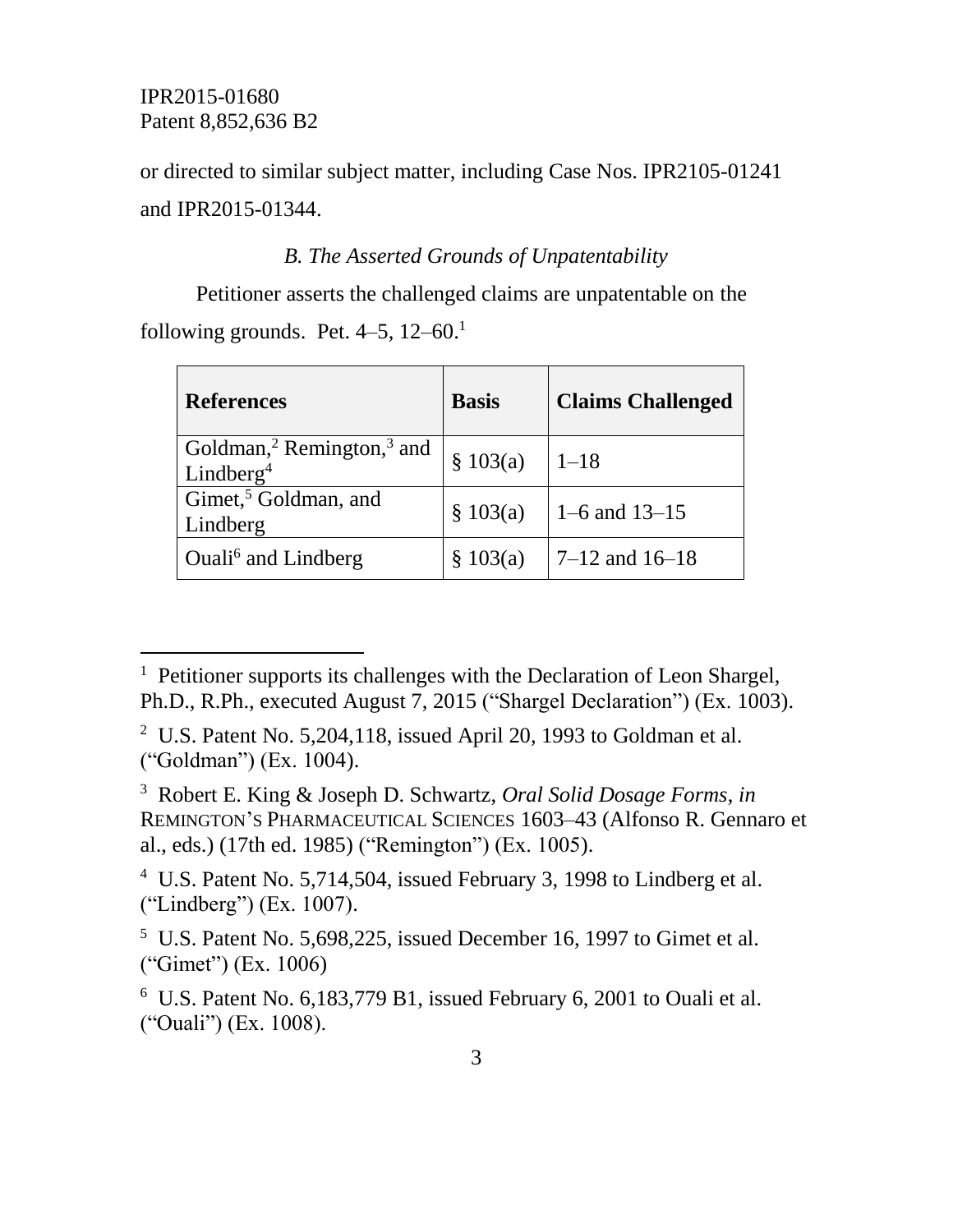#### *C. The '636 Patent (Ex. 1001)*

The '636 patent, titled "PHARMACEUTICAL COMPOSITIONS FOR THE COORDINATED DELIVERY OF NSAIDS" discloses pharmaceutical compositions "that provide for the coordinated release of an acid inhibitor and a non-steroidal anti-inflammatory drug (NSAID)" (*id.* at 1:22–24), such that there is "a reduced likelihood of causing unwanted side effects, especially gastrointestinal side effects, when administered as a treatment for pain" (*id.* at 1:24–26).

Specifically, the '636 patent discloses "a pharmaceutical composition in unit dosage form . . . contain[ing] an acid inhibitor present in an amount effective to raise the gastric pH of a patient to at least 3.5" (*id.* at 3:27–31), and an NSAID "in an amount effective to reduce or eliminate pain or inflammation" (*id.* at 3:67–4:1). "The term 'unit dosage form' . . . refers to a single entity for drug administration. For example, a single tablet or capsule combining both an acid inhibitor and an NSAID would be a unit dosage form." *Id.* at 4:42–45.

A unit dosage form of the present invention preferably provides for coordinated drug release, in a way that elevates gastric pH and reduces the deleterious effects of the NSAID on the gastroduodenal mucosa, i.e., the acid inhibitor is released first and the release of NSAID is delayed until after the pH in the GI tract has risen.

In a preferred embodiment, the unit dosage form is a multilayer tablet, having an outer layer comprising the acid inhibitor and an inner core which comprises the NSAID. In the most preferred form, coordinated delivery is accomplished by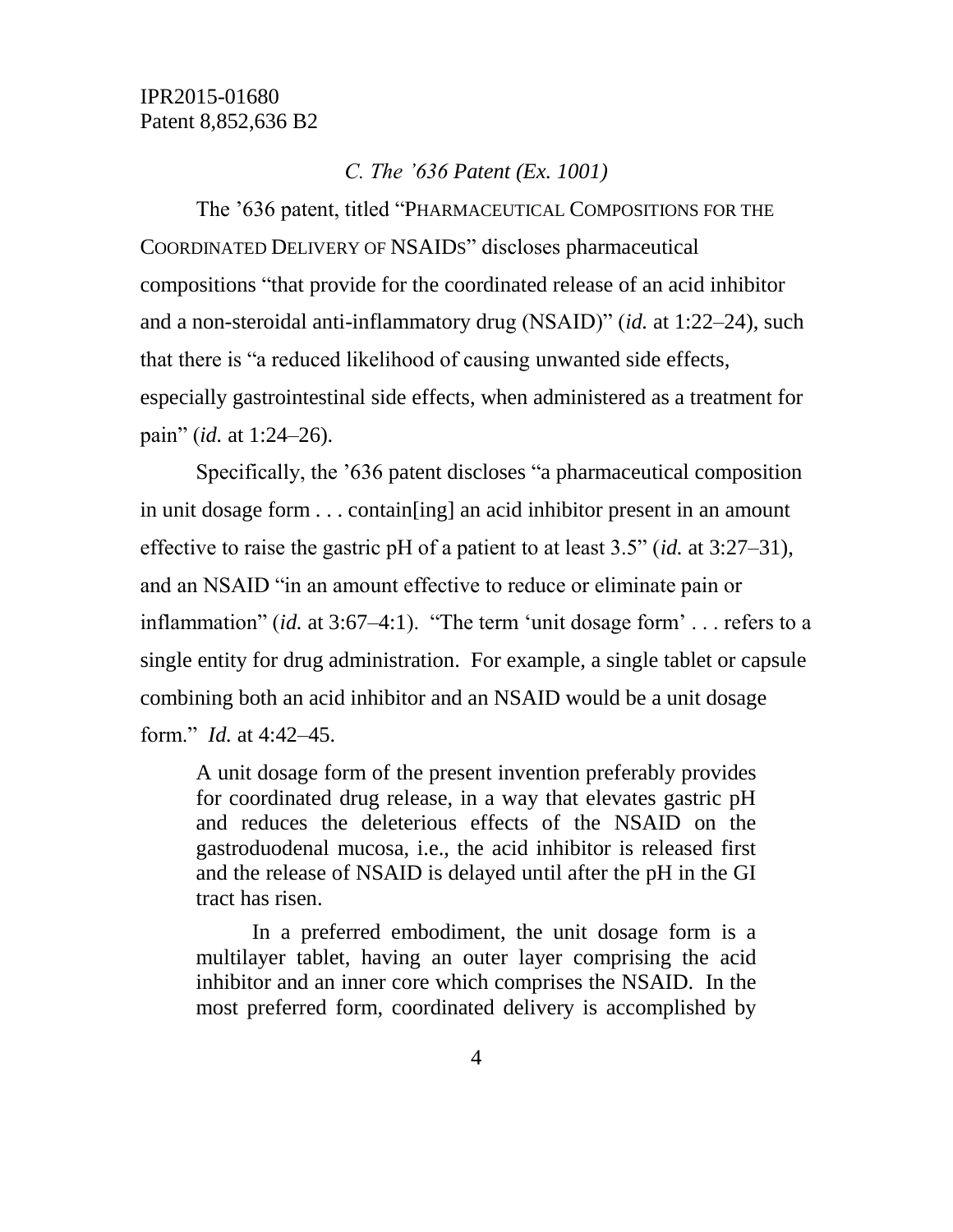having the inner core surrounded by a polymeric barrier coating that does not dissolve unless the surrounding medium is at a pH of at least 3.5[.]

*Id.* at 4:45–58.

The claims of the '636 patent are directed to unit dosage forms where the acid inhibitor is esomeprazole (*id.* at 3:46), and the NSAID is naproxen (*id.* at 4:6).

# *D. Illustrative Claim*

Petitioner challenges claims 1–18 of the '636 patent, of which claims

1 and 7 are independent. Claim 1, reproduced below, is illustrative.

1. A pharmaceutical composition in unit dose form suitable for oral administration to a patient, comprising:

> (a) esomeprazole present in an amount effective to raise the gastric pH of said patient to at least 3.5 upon the administration of one or more of said unit dosage forms;

> (b) naproxen present in an amount effective to reduce or eliminate pain or inflammation in said patient upon administration of one or more of said unit dosage forms;

and wherein:

i) said unit dosage form is a tablet in which said naproxen is present in a core;

ii) said tablet comprises a coating, wherein said coating surrounds said core and does not release said naproxen until the pH of the surrounding medium is 3.5 or higher; and

iii) said esomeprazole is in one or more layers outside said core, wherein said one or more layers:

A) do not include an naproxen;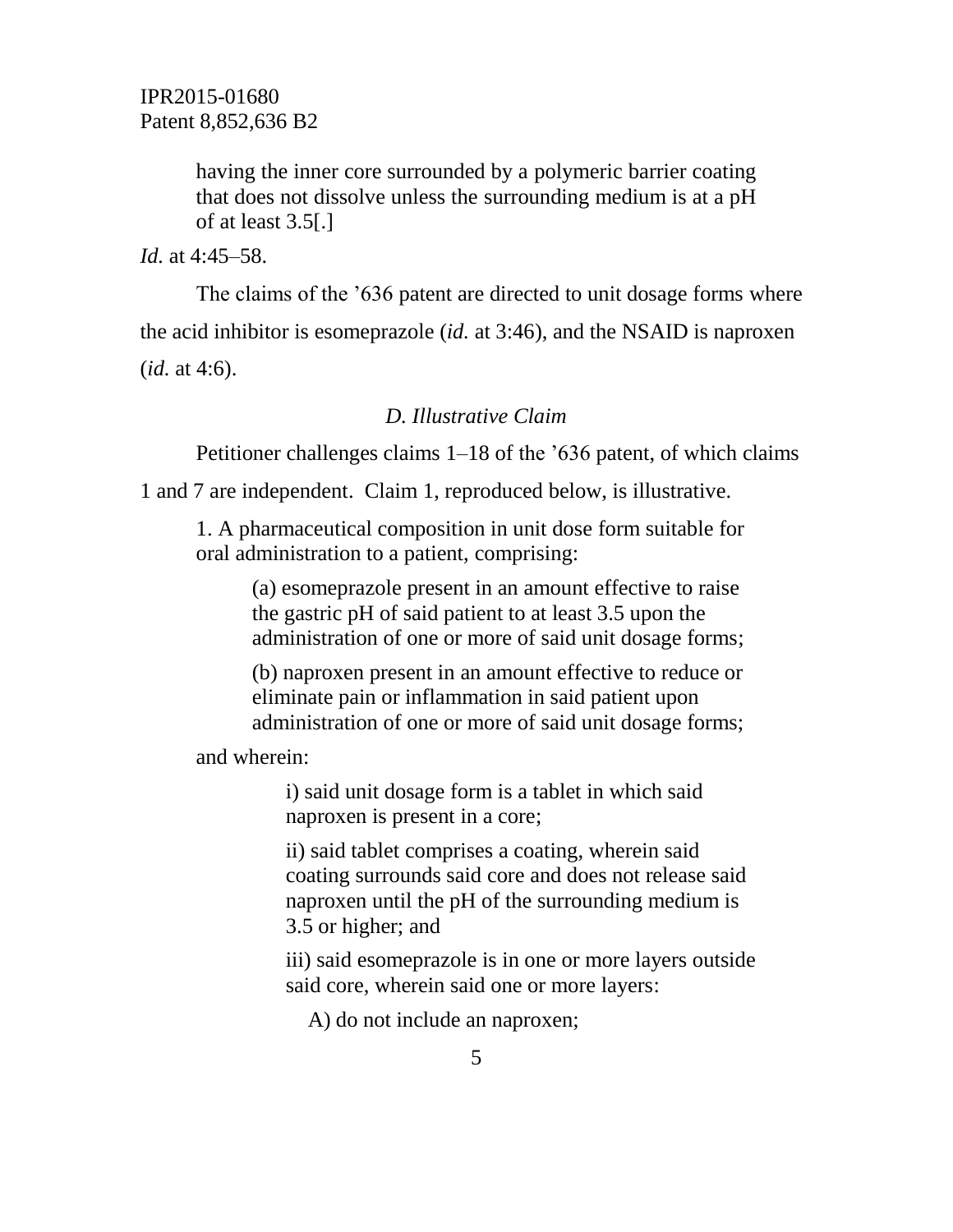> B) are not surrounded by an enteric coating; and C) upon ingestion of said tablet by a patient, release said esomeprazole into said patient's stomach.

Ex. 1001, 21:22–43.

Independent claim 7 is similar to claim 1, except that the unit dosage form is a capsule, instead of a tablet. *Id.* at 22:1–20.

#### II. ANALYSIS

#### *A. Claim Construction*

We determine that no claim term requires express construction for purposes of this Decision.

> *B. Claims 1–18—Asserted Obviousness over Goldman, Remington, and Lindberg*

> > *1. Goldman (Ex. 1004)*

Goldman teaches that "[t]he symptoms of overindulgence due to excessive or inappropriate intake of food and/or alcoholic beverage are well known and include headache as well as indigestion, upper abdominal discomfort, bloating, heartburn or pyrosis." Ex. 1004, 1:28–32. "The treatment of the symptoms of overindulgence often requires the coadministration of an analgesic to relieve the headache along with an agent to reduce gastric acidity which is generally believed to cause the indigestion and heartburn." *Id.* at 2:52–56.

In order to "more effectively treat all the symptoms concurrently" (*id.* at 2:67–68), Goldman discloses "pharmaceutical compositions for treating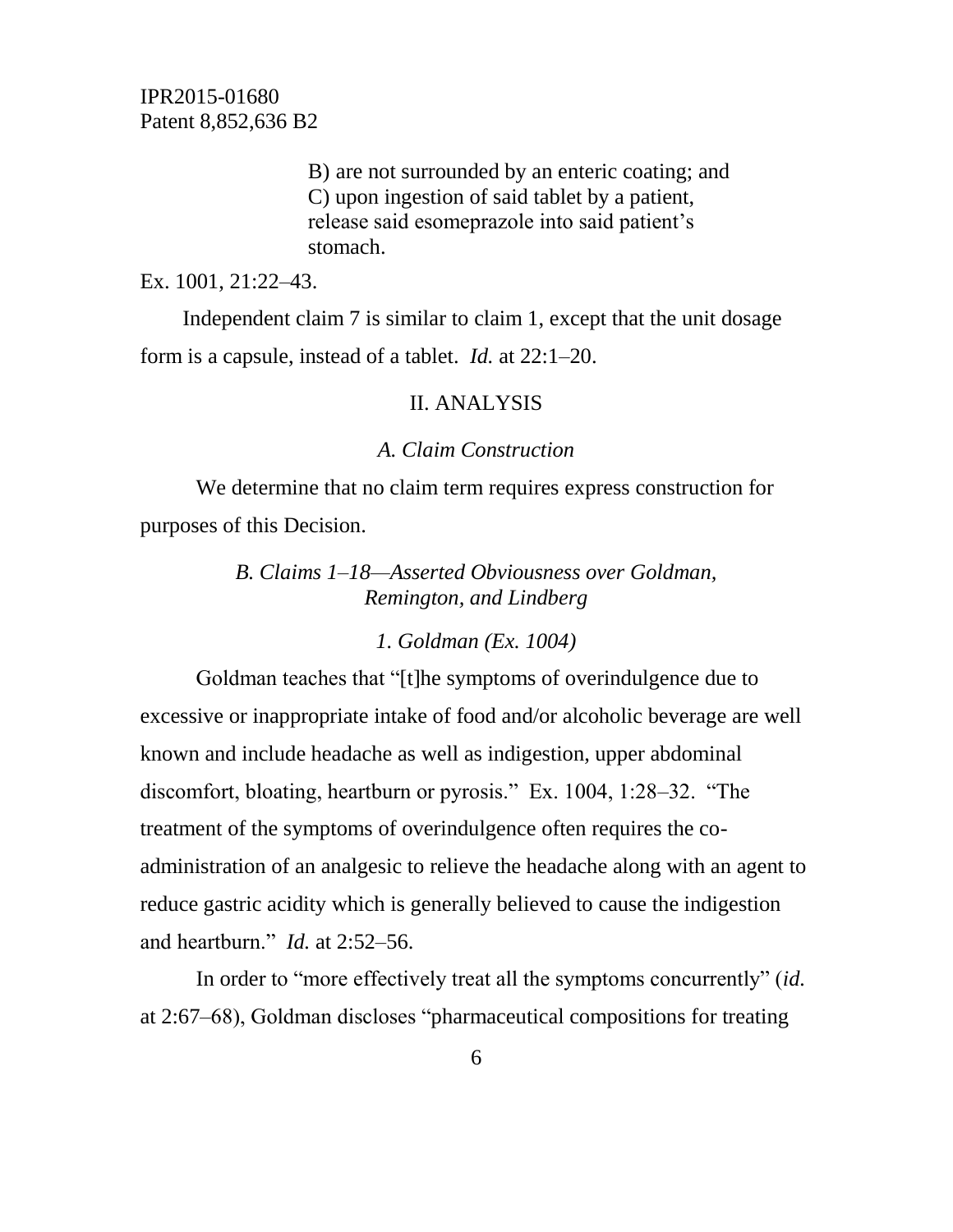the symptoms of overindulgence . . . [comprising] a combination of nonsteroidal anti-inflammatory drug or acetaminophen and a histamine receptor blocker and/or a proton pump inhibitor composition" (*id.* at 1:10–16). Goldman teaches that acceptable histamine receptor  $(H<sub>2</sub>)$  blockers include famotidine (*id.*at 3:27), acceptable proton pump inhibitors (PPIs) include omeprazole (*id.*), and acceptable NSAIDs include naproxen and piroxicam (*id.* at 3:17–22).

According to Goldman, "statistical methods are used to show that on the average, acetaminophen or non-steroidal inflammatory agents with  $H_1$ histamine and/or  $H_2$  histamine receptor blocking drugs are more efficacious" in treating the symptoms of overindulgence. *Id.* at 5:61–65.

Finally, Goldman discloses "chewable and liquid dosage forms" (*id.* at 6:4–5), and further teaches that "[v]arious conventional techniques for preparing medicament tablets or caplets can be employed as would be known to those skilled in the art as is disclosed for example by Remington's Pharmaceutical Sciences."<sup>7</sup> Ex. 1004, 6:26–30.

#### *2. Remington (Ex. 1005)*

Remington discusses generally the production of oral solid dosage forms, such as tablets and capsules, and the many considerations that influence the choice of a particular dosage form. Ex. 1005, 1603–43. Among the many dosage forms mentioned, Remington discusses various

l

 $7$  This is the same publication submitted as Exhibit 1005.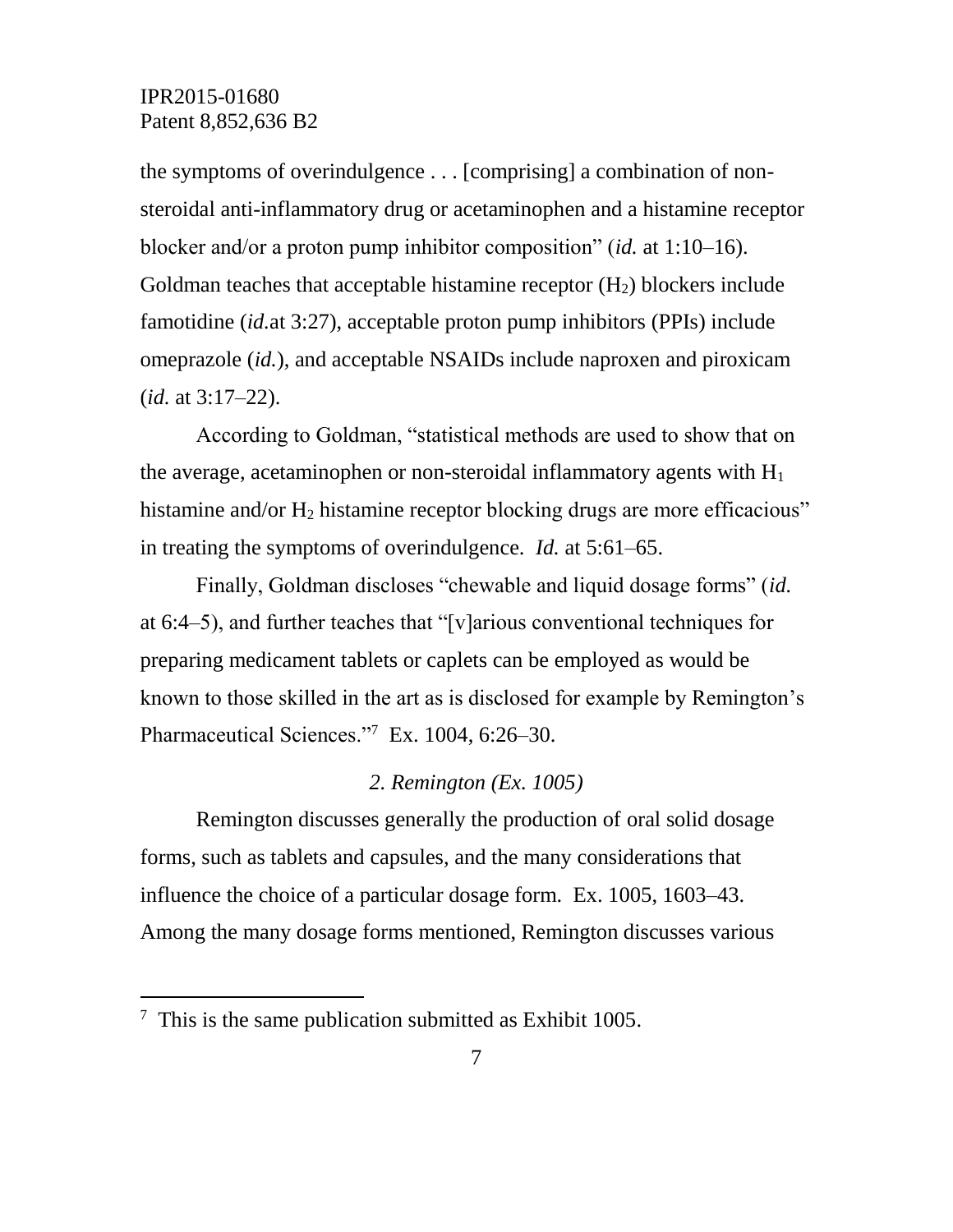$\overline{a}$ 

coated tablets, including enteric-coated tablets—"compressed tablets coated with substances that resist solution in gastric fluid but disintegrate in the intestine." *Id*. at 1604.

Remington teaches that "[e]nteric coatings can be used for tablets containing drug substances which are inactivated or destroyed in the stomach, for those which irritate the mucosa, or as a means of delayed release of the medication." *Id*. Remington also teaches that tablets may be coated in order to "[r]educ[e] the risk of interaction between incompatible components . . . by using coated forms of one or more of the offending ingredients (particularly active compounds)." *Id.* at 1633. The reference further states that enteric coatings "can be used to give a simple repeataction effect where unprotected drug coated *over* the enteric coat is released in the stomach, while the remainder, being protected by the coating, is released further down the gastrointestinal tract." *Id*. at 1637.

#### *3. Lindberg (Ex. 1007)*

Lindberg discloses omeprazole and its optically pure crystalline enantiomeric salts, including a magnesium salt of *S*-omeprazole, esomeprazole,<sup>8</sup> in the form of a "dosage unit." Ex. 1007, 1:57–63, 5:25–27. Lindberg further discloses that "oral and parenteral dosages will be in the range of 5 to 500 mg per day of active substance." Ex. 1007, 6:24–25. Lindberg teaches that "[o]meprazole and its alkaline salts are effective

<sup>8</sup> *See, e.g.*, Exhibit 1003 ¶ 32 (citing Ex. 1023, 33) ("esomeprazole . . . is the enantiopure (S)-isomer of omeprazole).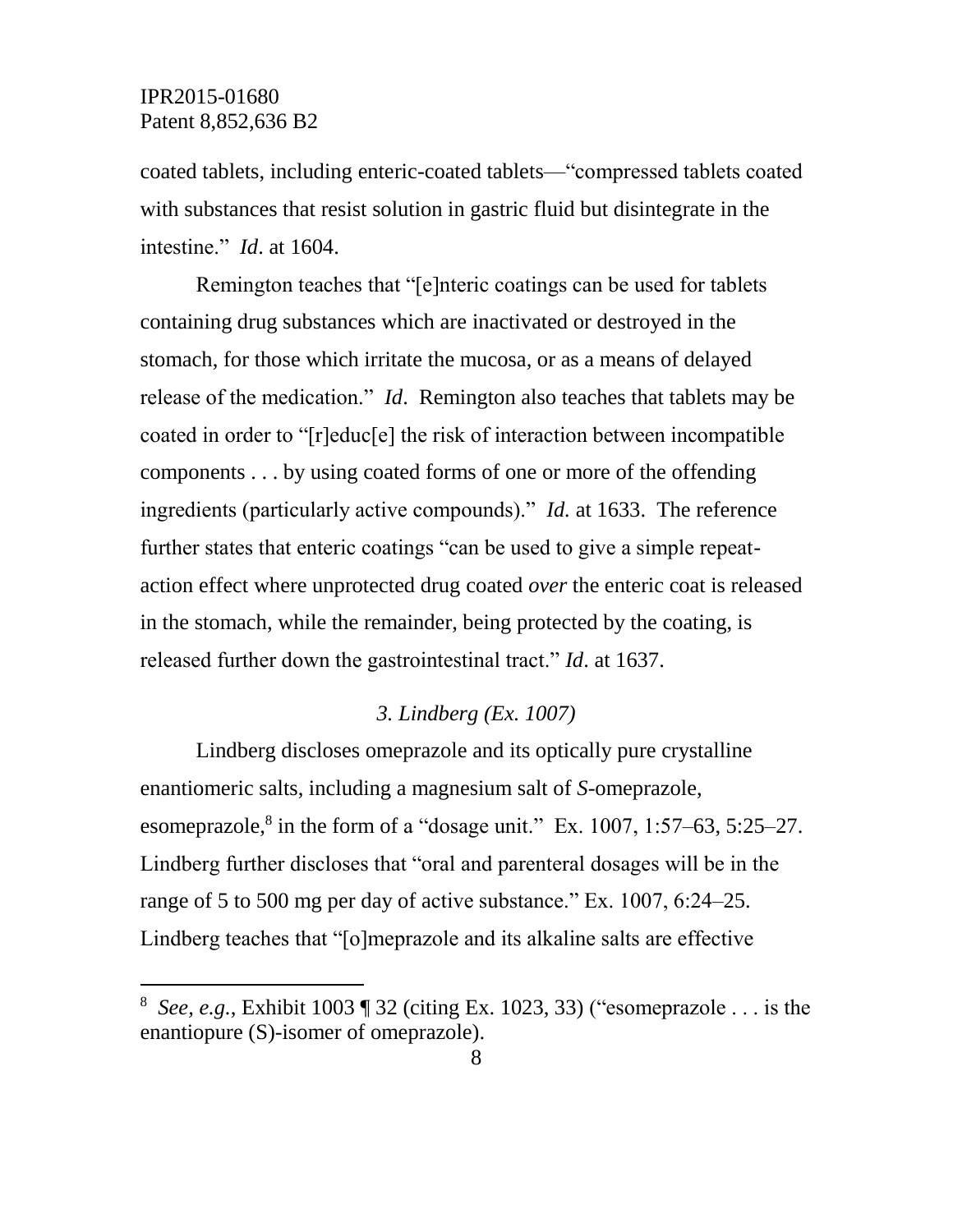gastric acid secretion inhibitors, and are useful as antiulcer agents." *Id*. at 1:22–23. Lindberg states that its "novel salts of single enantiomers of omeprazole" provide "improved pharmacokinetic and metabolic properties." *Id*. at 1:50–55.

In addition, Lindberg teaches that granules, tablets and capsules of "the optically pure compound" (i.e., esomeprazole) "may be coated with an enteric coating which protects the active compound from acid catalyzed degradation as long as the dosage form remains in the stomach." *Id.* at 5:26–27, 36–39; *see* also 48–49, 56–57.

#### *4. Analysis*

Petitioner contends that Goldman discloses the combined use of acid inhibitors with NSAIDs, such as naproxen, to prevent the incidence of gastric ulcers and bleeding resulting from the use of the NSAIDs. Pet. 11 (citing Ex. 1003 ¶ 64). Petitioner also argues that an ordinary artisan would have known that "acid inhibitors are a well-known class of drugs that provide gastric acid inhibiting efficacy." *Id*. Thus, according to Petitioner, an ordinary artisan would have had a reason, with a reasonable expectation of success, for "substituting different acid inhibitor compounds into a given combination therapy formulation," including substituting with "more effective compounds, such as PPIs, over previously known, less therapeutically effective compounds, such as prostaglandins and H2 blockers." *Id*. at 11–12 (citing Ex. 1003 ¶ 65). In addition, according to Petitioner, it would have been obvious to substitute Lindberg's PPI,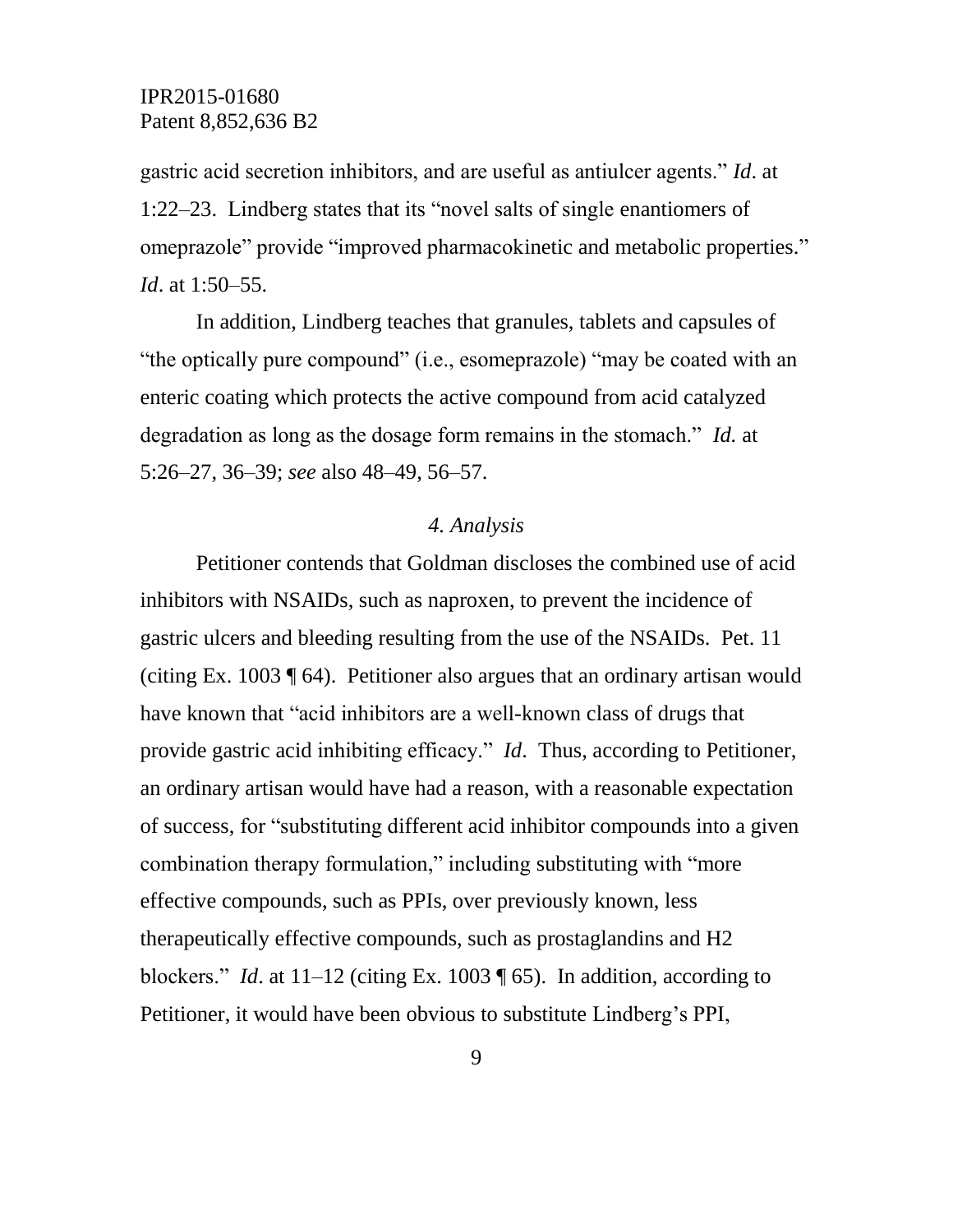esomeprazole, for Goldman's PPI, omeprazole, because it was known that the "enantiomeric magnesium salt of omeprazole" would have provided "improved pharmacokinetic and metabolic properties." *Id*. at 12 (citing Ex. 1007, 1:50–63; Ex. 1003 ¶ 65).

Petitioner also contends that Goldman would have provided an ordinary artisan with a reason "to look to conventional techniques for preparing medicament tablets as set forth in Remington," which Goldman incorporates by reference. *Id*. at 11, 15, 23. Petitioner points to Remington's teaching that an enteric coating can be used to give an effect "where unprotected drug . . . coated over the enteric coat is released in the stomach, while the remainder . . . , being protected by the coating, is released further down the gastrointestinal tract." *Id*. at 16 (citing Ex. 1005, 1637; Ex. 1003 ¶ 86), 25. Petitioner also contends that Remington teaches using enteric coatings to delay the release of drugs, such as those that "may cause nausea or bleeding by irritating the gastric mucosa (eg, aspirin . . .)," and that many enteric coatings "remain undissociated in the low pH environment of the stomach, but readily ionize when the pH rises to about 4 or 5." *Id*. at 15 (citing Ex. 1005, 1637; Ex. 1003 ¶ 84), 22–23.

Patent Owner responds that Goldman "does not disclose formulations with an immediate release acid inhibitor and a delayed release NSAID that would provide coordinated release," or that "coordinated release of an acid inhibitor with an NSAID is in any way desirable." Prelim. Resp. 15. Patent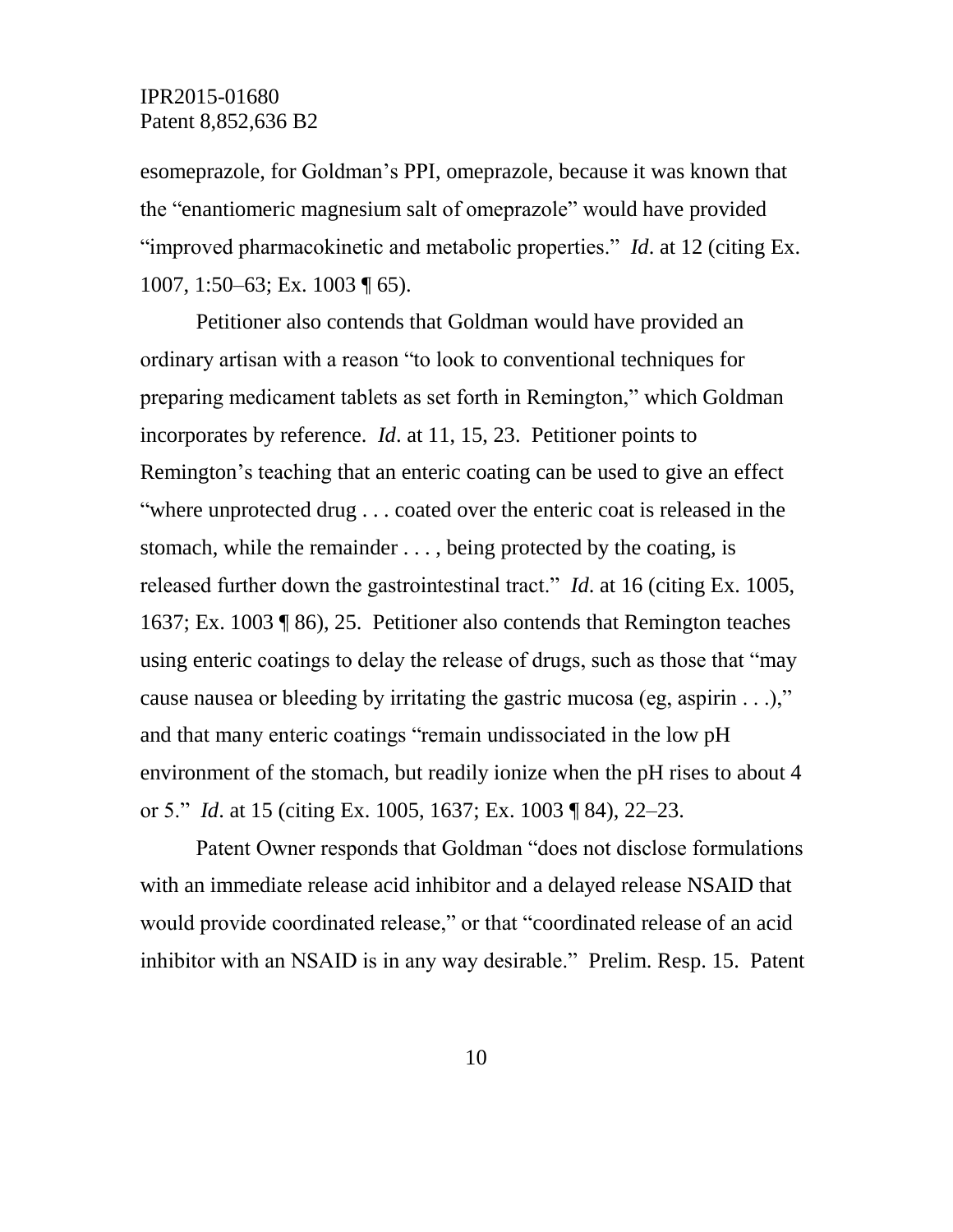Owner further argues that Remington and Lindberg, individually or collectively, "do[] not cure this deficiency" (*id.)*.

Patent Owner contends that neither Lindberg nor Remington teaches or suggests non-enteric-coated esomeprazole, as required by the claims. *Id.* at 16. In particular, Patent Owner contends that "Lindberg teaches enteric coated esomeprazole to protect it from the acidic environment of the stomach" (*id.*), in that it states that granules and tablets [and capsules] of esomeprazole "may be coated with an enteric coating which protects the active compound from acid catalyzed degradation as long as the dosage form remains in the stomach" (*id*. (citing Ex. 1007, 5:36–39, 48–50, 56–57)). Similarly, Patent Owner contends that an ordinary artisan would have coated a PPI like esomeprazole with an enteric coating, rather than use non-enteric coated esomeprazole, because "PPIs were well known in the art to be acid labile" (*id.* at 17, 21 (citing Ex. 2008, 3; Ex. 2009, 2; 2010, 5)), and Remington teaches "that enteric coated tablet formulations are used with acid labile drug substances" (*id.* at 16 (citing Ex. 1005, 1604)).

We agree that Petitioner has not established that the teachings of Goldman, Remington, and Lindberg would have given an ordinary artisan a reason to formulate a tablet or capsule with the structural and functional features required by the challenged claims. Although Goldman discloses a combination dosage form comprising a PPI and an NSAID (discussed above), Petitioner does not point to anything in Goldman that describes or suggests adequately why one would have prepared, for any reason, a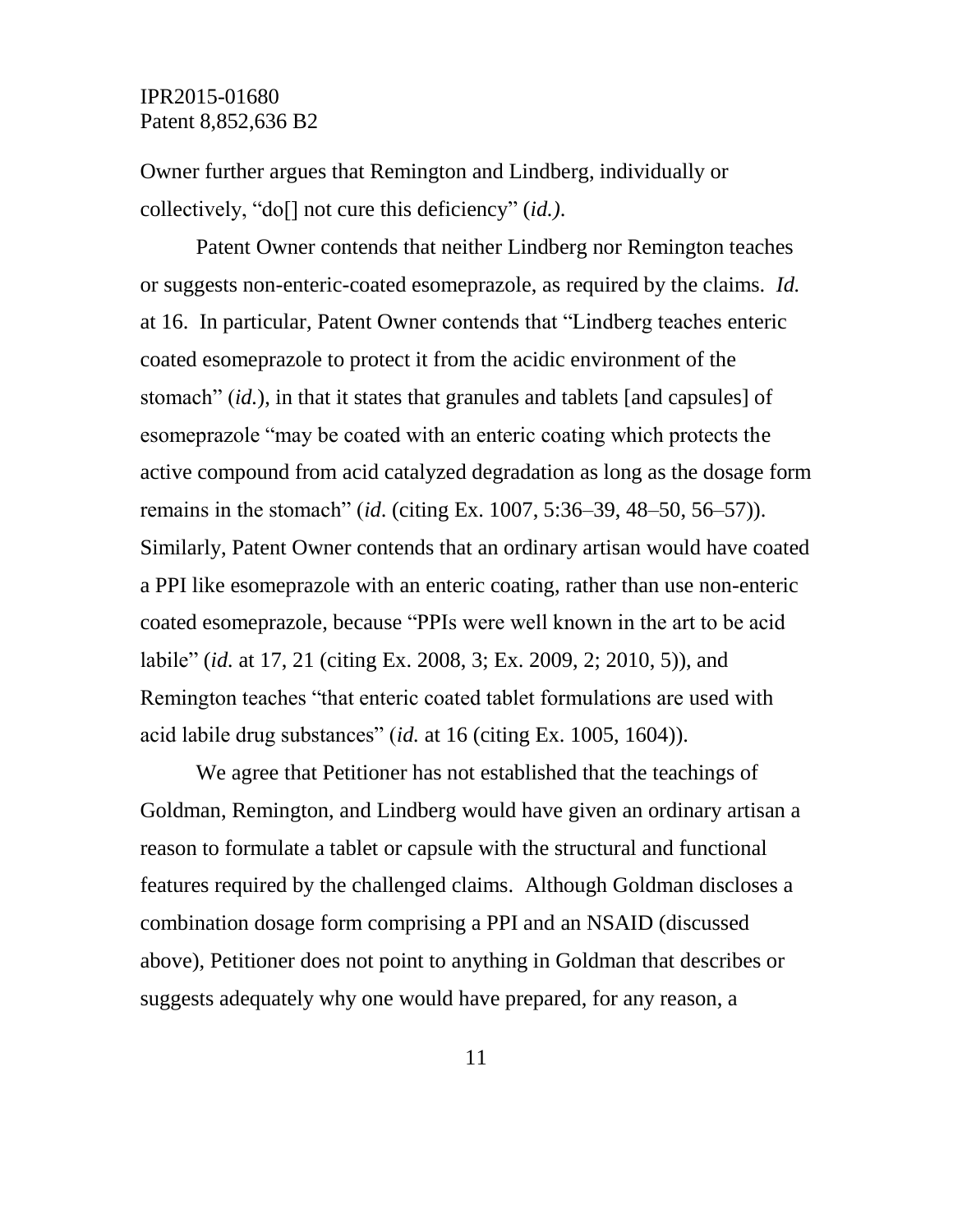composition as claimed, where at least some PPI (i.e., esomeprazole) is released regardless of pH and the release of at least some NSAID (i.e., naproxen) is inhibited unless the pH is 3.5 or higher (e.g., via a coating).

Moreover, although Goldman incorporates Remington's discussion of oral solid dosage forms by reference (Ex. 1004, 6:26–33), Petitioner does not identify anything in Goldman that points to any particular dosage form among the many disclosed by Remington. Goldman's citation to Remington generally in relation to "[v]arious conventional techniques for preparing medicament tablets or caplets" does not persuade us that an ordinary artisan would have made the connection that Petitioner contends. *Id*.; Pet 11, 14– 16, 21–27. Nor does Petitioner explain adequately how Lindberg remedies the deficiencies discussed above in relation to Goldman and Remington.

Having considered the evidence and arguments presented in the Petition, we are not persuaded that Petitioner has established a reasonable likelihood of prevailing in its challenge of independent claims 1 and 7, or their dependent claims, on the basis of obviousness over Goldman, Remington, and Lindberg.

> *C. Claims 1–6 and 13–15—Asserted Obviousness over Gimet, Goldman, and Lindberg*

> > *1. Gimet (Ex. 1006)*

Gimet teaches that NSAIDs have "high therapeutic value especially for the treatment of inflammatory conditions such as . . . osteoarthritis (OA) and rheumatoid arthritis," but "also exhibit undesirable side effects." Ex.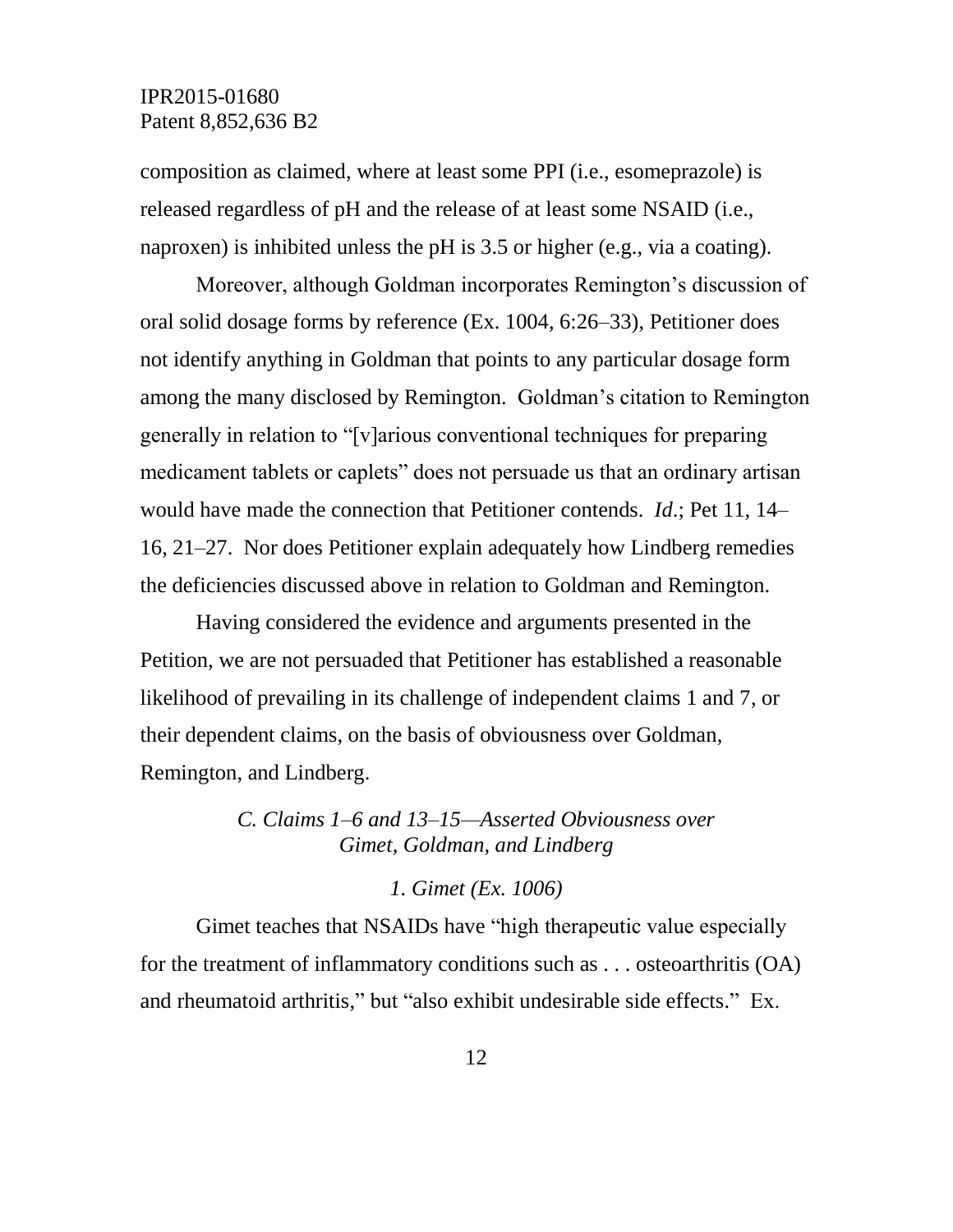1006, 1:20–24). "An especially undesirable side effect of the administration of NSAIDs is the ulcerogenic effects generally associated with chronic use." *Id.* at 1:24–27. "NSAID induced ulcers in the stomach ... generally exhibit few or no symptoms and may cause dangerous bleeding when undetected . . . [and] [i]n some instances . . . can prove fatal." *Id.* at 1:29– 33.

According to Gimet, "[c]ertain prostaglandins have been shown to prevent NSAID induced ulcers." *Id.* at 1:39–40. Misoprostol, for example, "is a pharmaceutically acceptable prostaglandin which has been accepted for use in the treatment of NSAID induced ulcers." *Id.* at 1:45–47.

Gimet discloses a pharmaceutical composition comprising a tablet having an inner core and an outer mantle coating surrounding the inner core, designed to "[counter] (by inhibiting, reducing or preventing) the ulcerogenic side effects attendant to NSAID administration." *Id.* at 1:11–14, 61–63. The inner core consists of an NSAID—disclofenac or piroxicam and the outer mantel consists of a prostaglandin—e.g., misoprostol. *Id.* at 1:11–17, 39–47.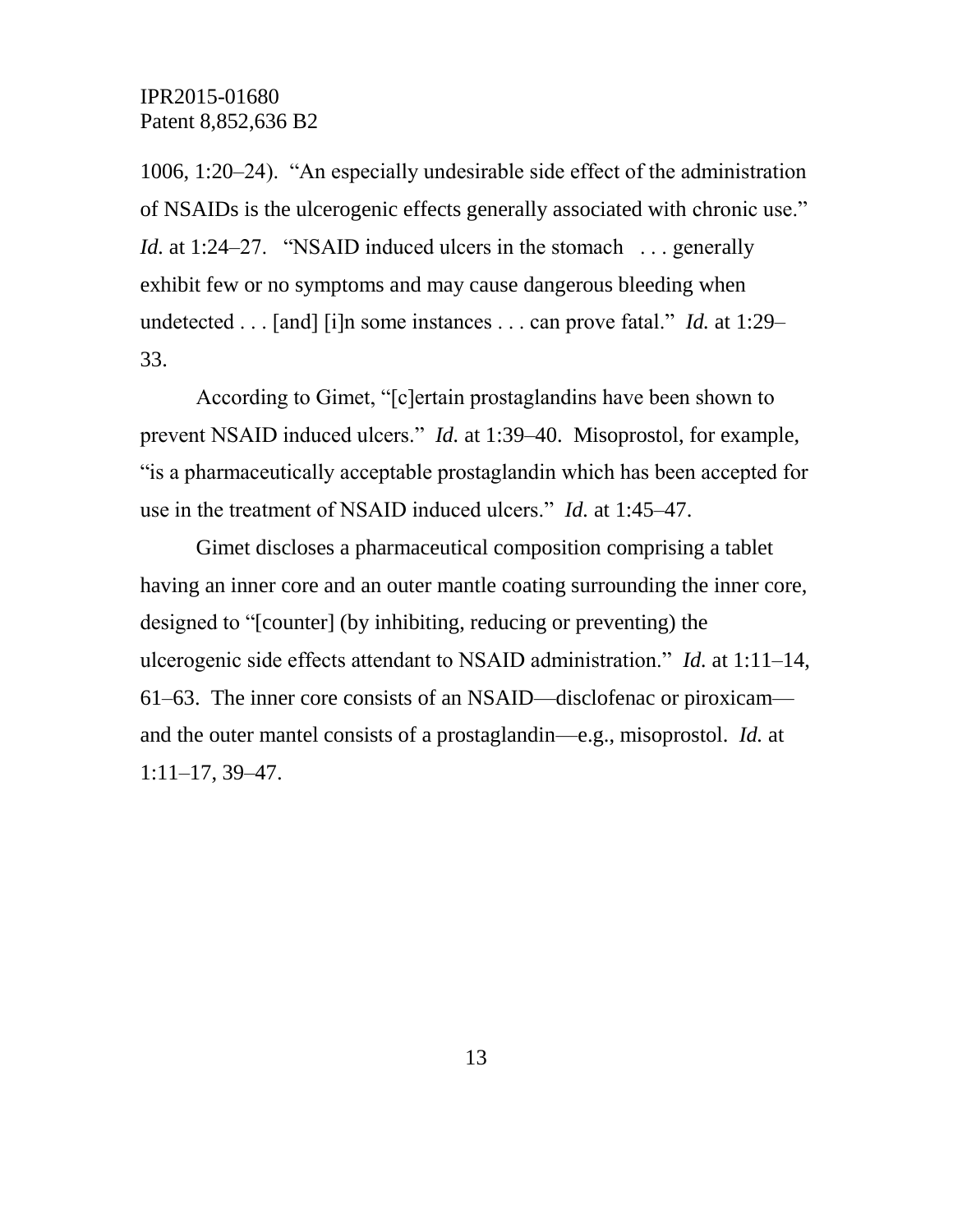Figure 2 of Gimet, reproduced below, depicts tablet 16 in crosssection.



Figure 2 of Gimet depicts tablet 16. Tablet 16 includes an NSAID diclofenac or piroxicam—in inner core 18. Enteric coating 20 surrounds core 18, and mantle 22—consisting of a prostaglandin, e.g., misoprostol surrounds the coated inner core. Ex. 1006, 6:24–44.

The enteric coating "can be formulated from any suitable enteric coating material," and "aids in segregating the NSAID from the prostaglandin and in directing the dissolution of the NSAID core in the lower G.I. tract as opposed to the stomach." *Id.* at 6:29–30, 33–36.

#### *2. Analysis*

Petitioner contends that an ordinary artisan would have known that both Gimet and Goldman disclose a combination therapy oral unit dosage form comprising an acid inhibitor (e.g., misoprostol, a prostaglandin, in Gimet) in combination with an NSAID (e.g., naproxen in Goldman). Pet. 34 (citing Ex. 1003 ¶¶ 196, 197). In relation to naproxen, Petitioner also argues that an ordinary artisan would have had a reason, as well as a reasonable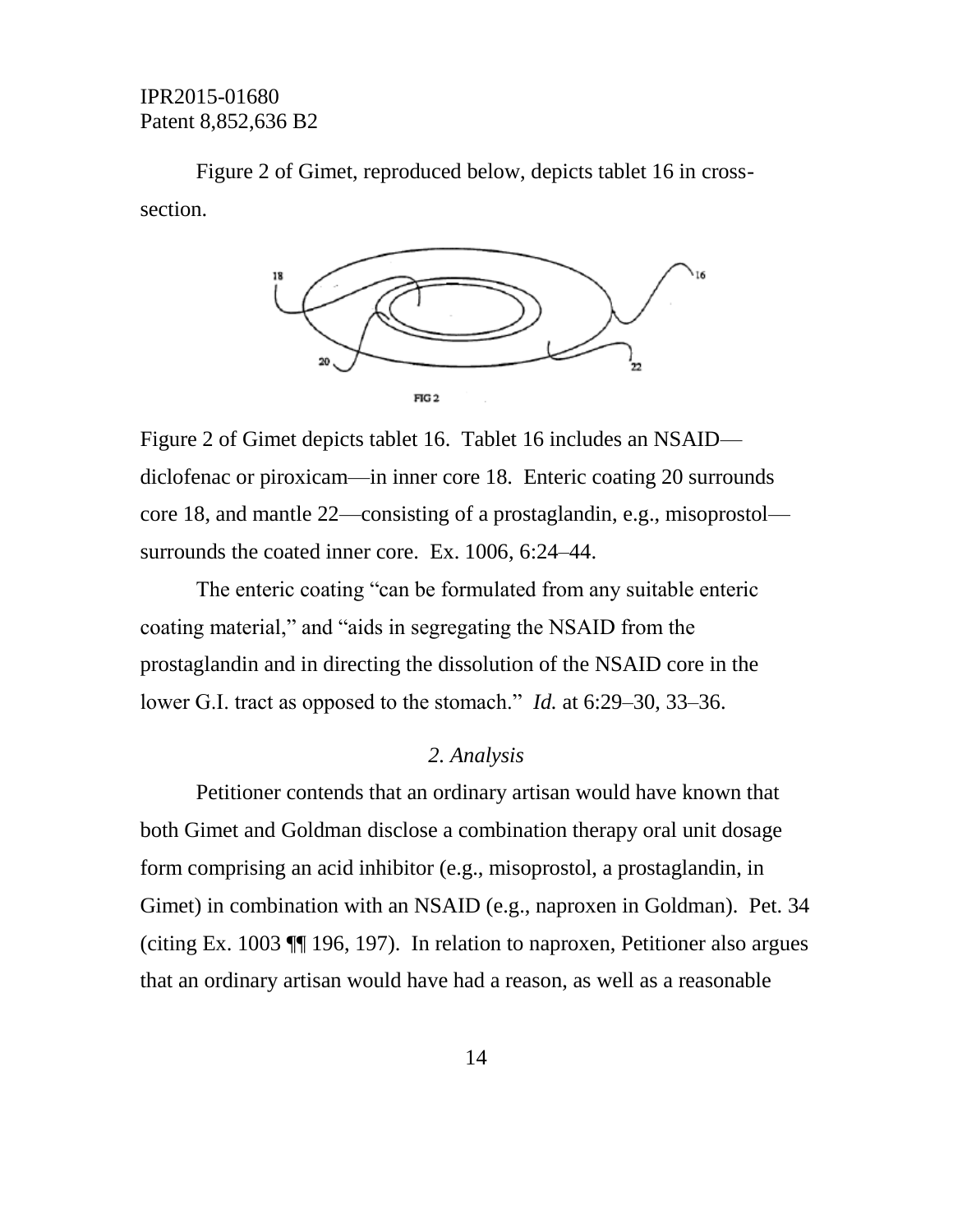expectation of success, to substitute different NSAID compounds—i.e., to replace diclofenac or piroxicam in Gimet's composition, as shown in Figure 2, with naproxen disclosed in Goldman—"because doing so would be a simple substitution of one known element for another to obtain predictable results." *Id*. at 35 (citing Ex. 1003 ¶ 198).

The only evidence that Petitioner cites for its assertion regarding "predictable results" in relation to NSAIDs is Dr. Shargel's Declaration at paragraph 198, which repeats the statements presented in the Petition on this point, without citing any evidence itself. *Id*. Conclusory assertions by Petitioner, merely repeated in conclusory and unsupported statements by an expert witness in support, are not persuasive here. *See* 37 C.F.R. § 42.65(a) ("Expert testimony that does not disclose the underlying facts or data on which the opinion is based is entitled to little or no weight.").

In relation to esomeprazole, Petitioner also argues an ordinary artisan would have had a reason, with a reasonable expectation of success, to substitute different acid inhibitors—i.e., to replace misoprostol in Gimet's composition with the esomeprazole disclosed in Lindberg—"where the acid inhibitor compound contributes its individual therapeutic attributes (e.g., acid inhibition and gastric pH raising) to the combination." Pet. 35–36 (citing Ex. 1003 ¶ 199). Petitioner further contends that an ordinary artisan would have had a reason, with a reasonable expectation of success, "in employing more recently obtained and therapeutically more effective compounds, such as PPIs, over previously known, less therapeutically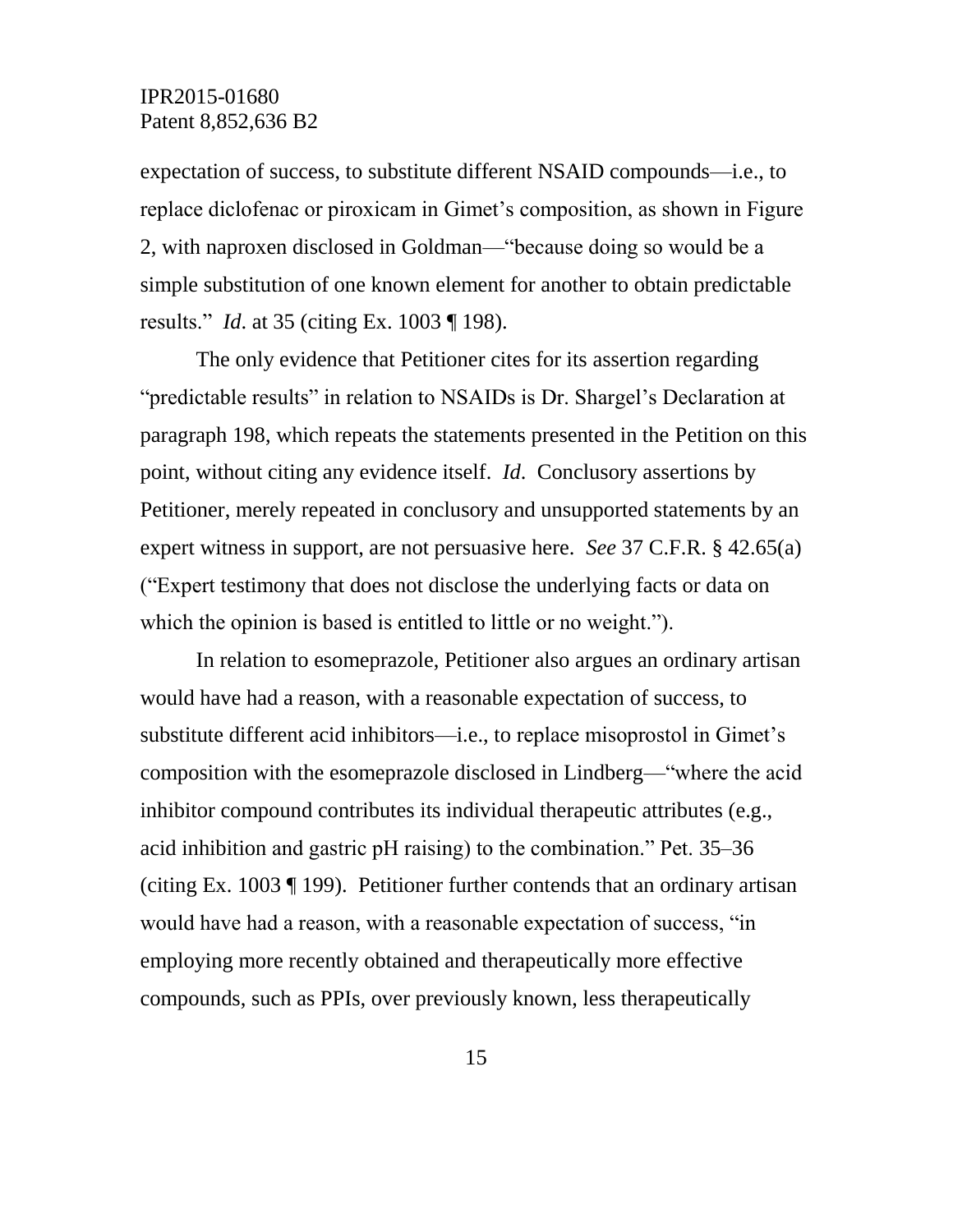l

effective compounds, such as prostaglandins and H2 blockers." *Id*. at 36 (citing Ex.  $1003 \text{ T } 200$ ).<sup>9</sup>

Petitioner also argues that it would have been obvious to select "Lindberg's disclosed PPI esomeprazole and substitute it for Gimet's disclosed acid inhibitor (prostaglandin) because Goldman specifically teaches that '[p]roton pump inhibitors have been recently introduced as effective gastric acid inhibitors.'" *Id*. at 36 (citing Ex. 1004, 1:25–27; Ex. 1003 ¶ 200). Petitioner also points to teachings in Lindberg indicating that its "novel salts of single enantiomers of omeprazole" provide "improved pharmacokinetic and metabolic properties" and "high stability against racemization." *Id*. at 36–37 (quoting Ex. 1007, 1:50–63, 3:48–55) (citing Ex. 1003 ¶ 200), 38 (citing Ex. 1007, 1:50–63; Ex. 1003 ¶ 207).

In response, Patent Owner points to a number of references indicating that an ordinary artisan would have understood that PPIs were acid labile and should be protected from degradation in acidic environments, such as the stomach. Prelim. Resp. 20–24 (citing Ex. 2003, 15, 17; Ex. 2008, 3; Ex. 2009, 2; Ex. 2010, 5; Ex. 1041, 114, 115, 117). For example, a review article by Stedman et al., published in 2000, comparing the "pharmacokinetics, acid suppression and efficacy of proton pump inhibitors," indicates that PPIs "are all acid-labile, so when administered

<sup>&</sup>lt;sup>9</sup> In support of these contentions, Petitioner once again cites paragraphs in Dr. Shargel's Declaration that simply repeat statements presented in the Petition on these points, without citing supporting evidence themselves. Pet. 35–36 (citing Ex. 1003 ¶¶ 199, 200).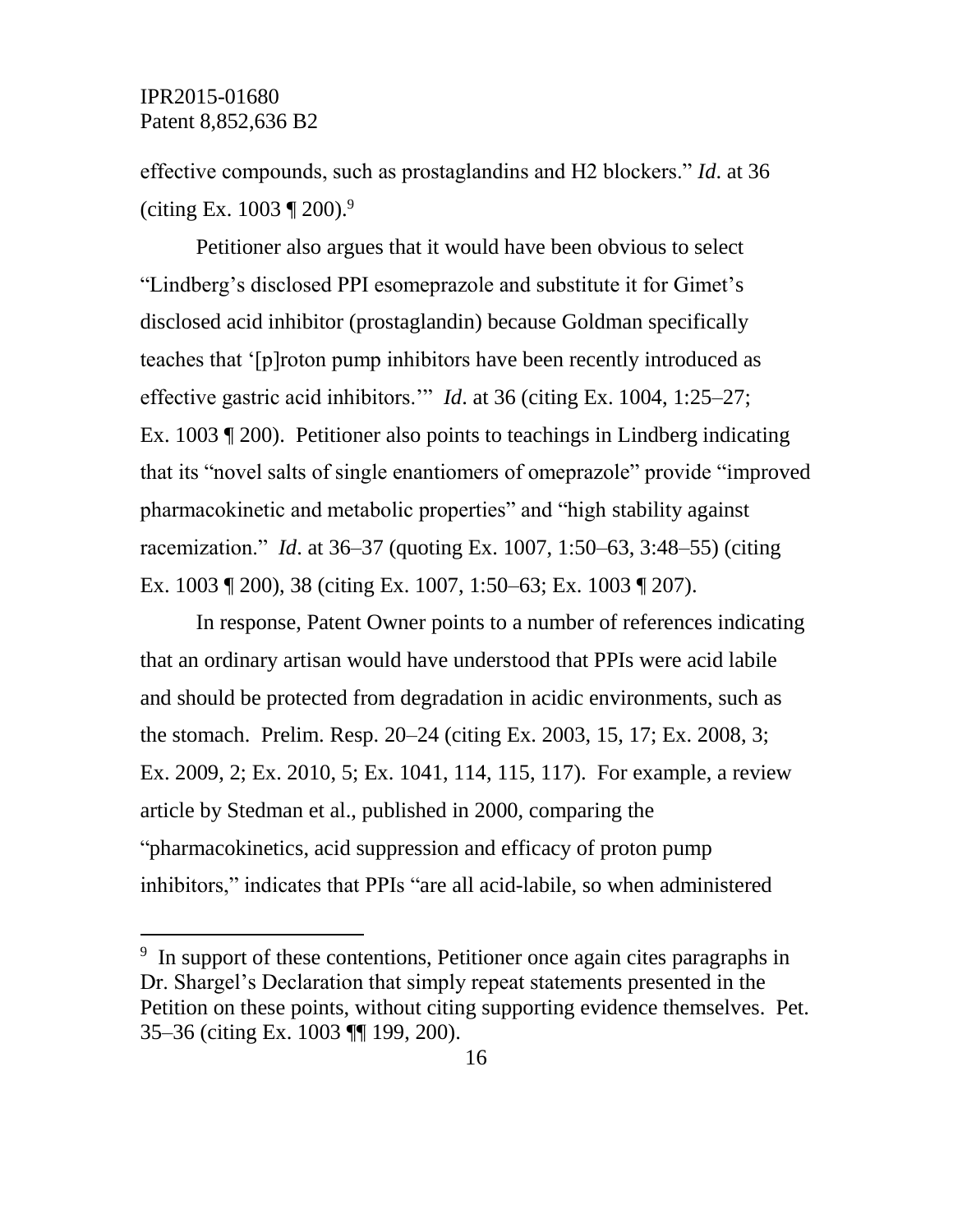orally they must be formulated in an enteric coating to protect them from rapid degradation in the stomach. They are rapidly absorbed in the duodenum." Ex. 2008, 1 (Title), 3. Similarly, in an article published in 1992, Bell et al. state in relation to the related parent compound of esomeprazole: "As omeprazole is acid-labile, it is formulated as entericcoated granules dispensed in a gelatine capsule." Ex. 2009, 2.

In addition, in an article published in 1985, Pilbrant et al. teach that "[o]meprazole degrades very rapidly in water solutions at low pH-values." Ex. 1041, 113. In this context, Pilbrant et al. teach the use of an "entericcoated dosage form, which releases omeprazole for absorption in the small intestine," while stating that a conventional oral dosage "was ruled out" because "more than half of the omeprazole in a rapidly dissolving dosage form degrades in the stomach." *Id*. at 114.

As an initial matter, we are not persuaded that Petitioner establishes adequately that esomeprazole administered in a non-enteric-coated form (thereby allowing it to be released regardless of pH) would have obtained "improved pharmacokinetic, metabolic, and therapeutic properties" as compared to misoprostol in any formulation. Pet. 37–38 (citing Ex. 1007, 1:50–63; Ex. 1003 ¶ 207). For example, we are not persuaded that Lindberg indicates such an improvement. Rather, Lindberg suggests that esomeprazole may have improved properties over omeprazole (a related PPI). Ex. 1007, 1:17–63.

17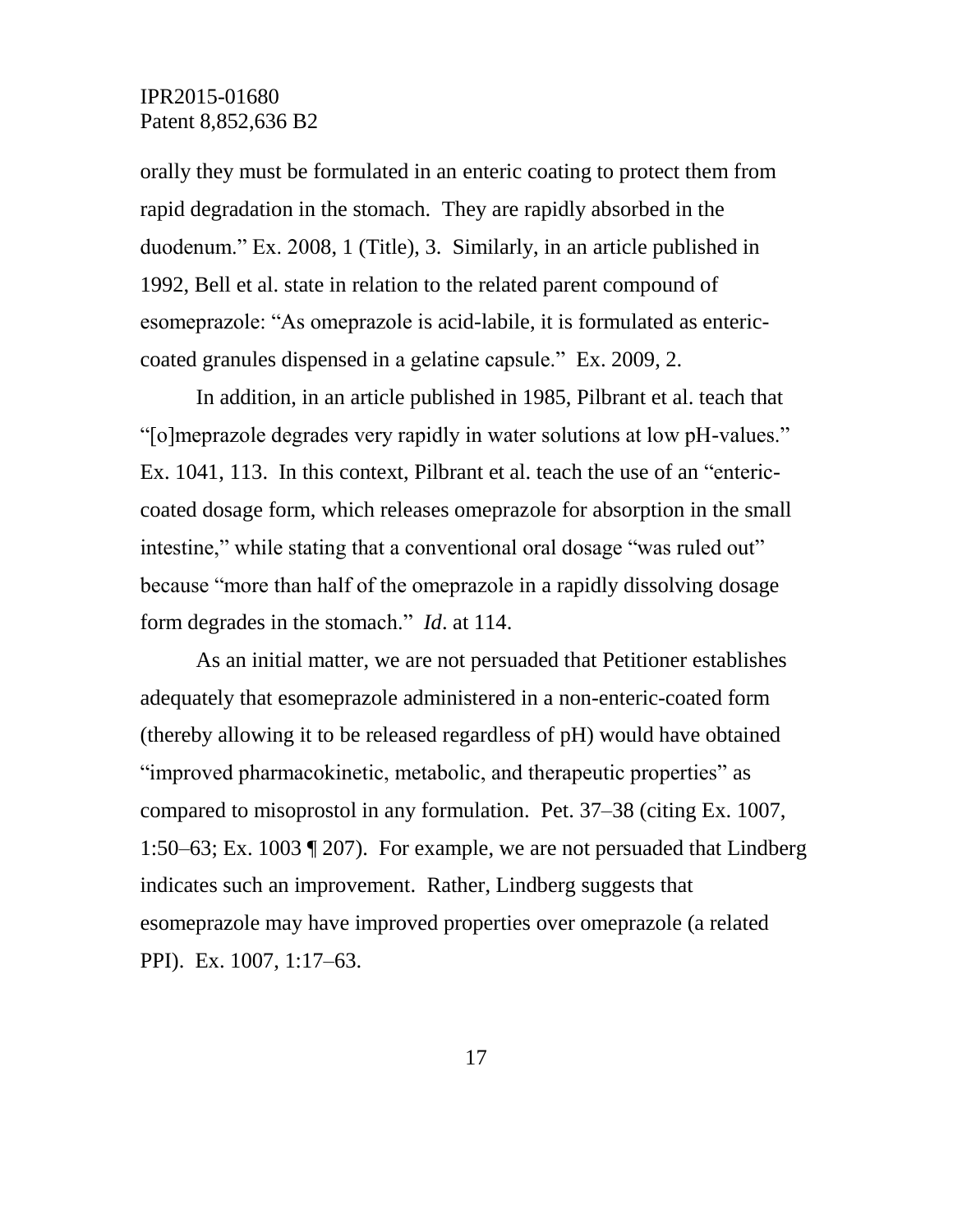Moreover, even if we assume that one would have understood that prostaglandins and H2 blockers were "less therapeutically effective compounds" than PPIs (Pet. 36), Petitioner has not explained adequately why one would have had reason to make the composition taught in Gimet, e.g., in Figure 2, with a PPI rather than a prostaglandin in "mantle 22" located on the outside of "enteric coating 20" surrounding "inner core 18" of an NSAID. Ex. 1006, 6:15–44, Fig. 2. Petitioner does not address teachings in the art indicating that PPIs were acid liable, nor explain adequately why one would have used any PPI (much less esomeprazole) in place of a prostaglandin in an uncoated form (as taught in Gimet), when other relevant references taught the use of PPIs with an enteric coating to avoid degradation of the drug. *See, e.g.*, Ex. 2008, 3; Ex. 2009, 2; Ex. 1041, 114 (discussed above); *see also* Prelim. Resp. 21–24 (discussing other references along similar lines).

Petitioner's contention that Lindberg discloses "uncoated dosage units of esomeprazole in the form of tablets" does not persuade us otherwise. Pet. 42 (citing Ex. 1007, 5:25–36; Ex. 1003 ¶¶ 232, 235). For example, immediately after the first quoted passage in Lindberg (Ex. 1007, 5:25–36), Lindberg teaches that "[g]ranules and tablets may be coated with an enteric coating which protects the active compound from acid catalyzed degradation as long as the dosage form remains in the stomach." Ex. 1007, 5:36–39. Likewise, in Example 13, Lindberg teaches preparing an enteric-coated tablet and a capsule comprising pellets with a second coating (*id*. at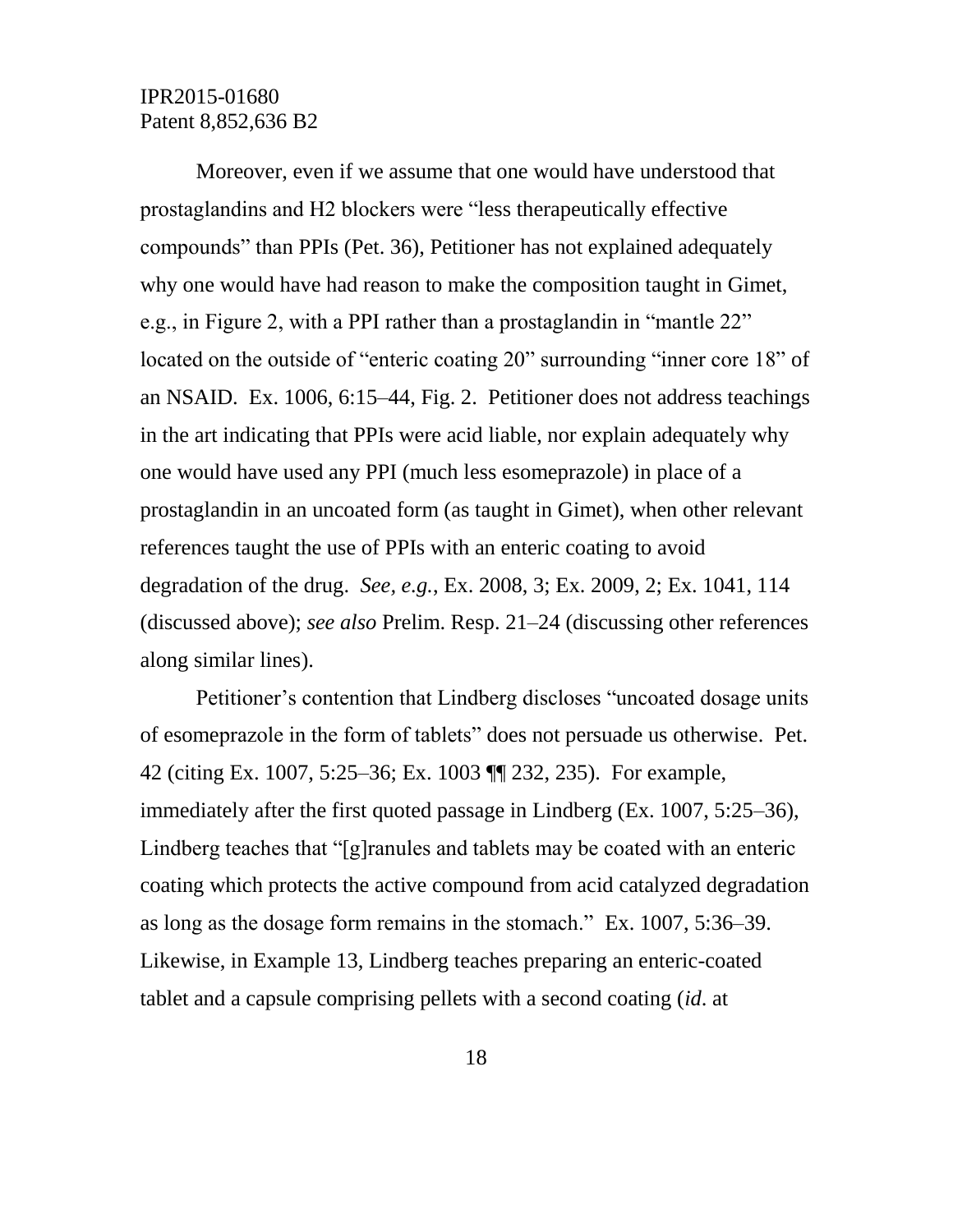12:13–13:15). Thus, even Lindberg suggests using an enteric or some type of protective coating when administering esomeprazole. Petitioner does not persuade us that Lindberg adequately suggests a composition where at least a portion of esomeprazole "is released regardless of the pH" (e.g., in the stomach where pH is low), much less such a composition that also includes other elements recited in the challenged claims.

Accordingly, we agree with Patent Owner that Petitioner has not established that the teachings of Gimet, Goldman, and Lindberg would have given an ordinary artisan a reason to formulate a composition with the structural and functional features required by the challenged claims. Prelim. Resp. 17–25.

Having considered the evidence and arguments presented in the Petition, we are not persuaded that Petitioner has established a reasonable likelihood of prevailing in its challenge of claim 1, or its dependent claims 2–6 and 13–15, on the basis of obviousness over Gimet, Goldman, and Lindberg.

# *D. Claims 7–12 and 16–18—Asserted Obviousness over Ouali and Lindberg*

#### *1. Ouali (Ex. 1008)*

Ouali discloses "a composition for administering an NSAID wherein the undesirable gastrointestinal side effects of the drug are minimized but wherein the drug's therapeutic effectiveness is maintained." Ex. 1008, 2:14– 18. Specifically, Ouali discloses "a stabilized pharmaceutical composition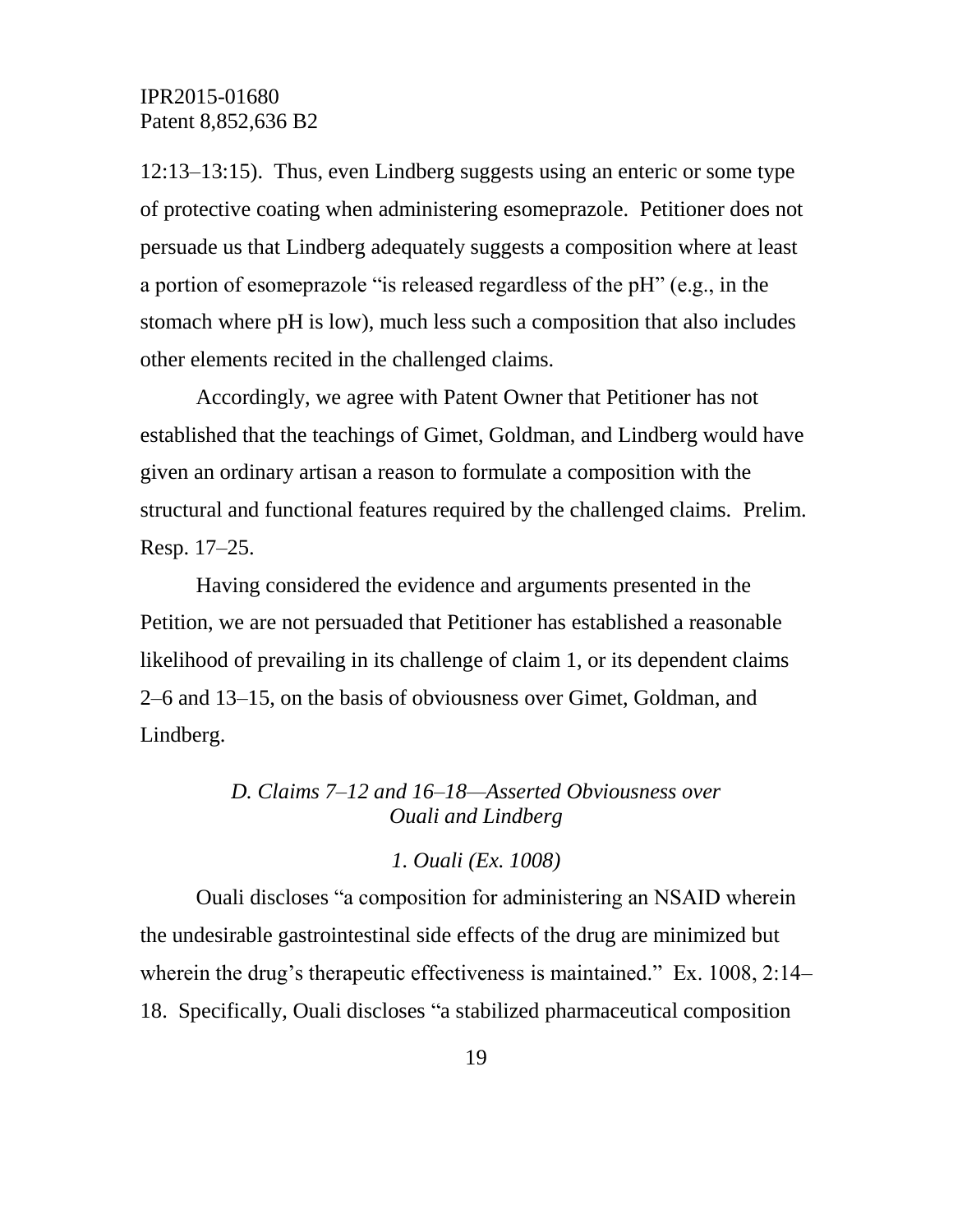for [oral] administration of an NSAID and a prostaglandin, wherein the NSAID is enterically coated." *Id.* at 4:22–24. Suitable NSAIDs include naproxen, and the preferred prostaglandin is misoprostol. *Id.* at 4:36–50, 6:35. "[T]he enteric coating . . . prevents NSAID release in the low pH environment of the stomach but . . . ionizes at a slightly higher pH, typically a pH of 4 or 5, and thus dissolves sufficiently in the small intestines to gradually release the active agent therein." *Id.* at 5:2–7. Ouali also teaches that "prostaglandins are unstable compounds and degrade readily in the presence of NSAIDs, thus requiring a stabilizing agent such as hydroxypropyl methylcellulose . . . which can, in turn, lessen the activity of an NSAID." *Id.* at 1:65–2:3.

Figures 1 and 2, reproduced below, are schematic representations of certain embodiments of Ouali's dosage forms.



**FIG. 1** 



**FIG. 2**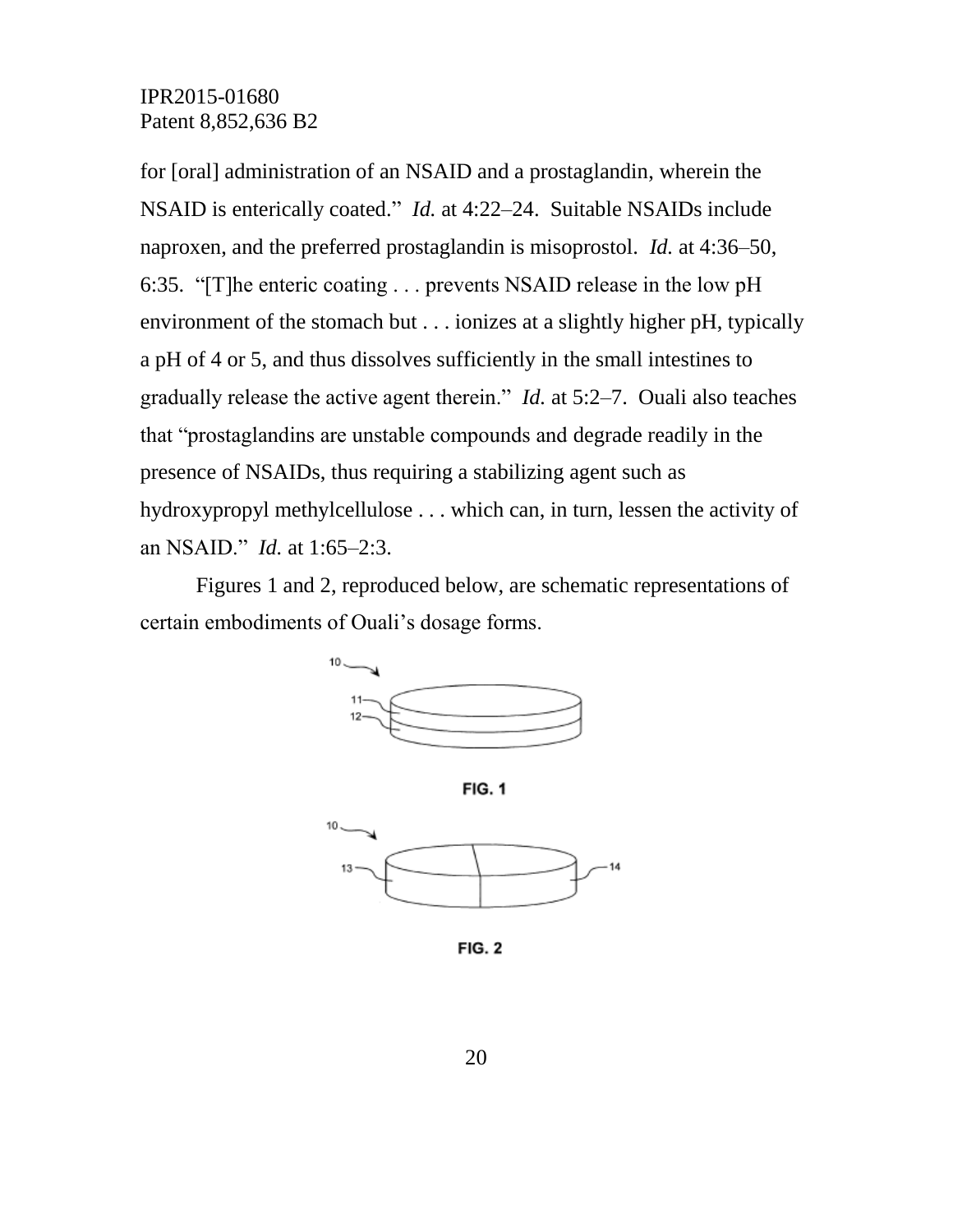Figure 1 of Ouali depicts bilayer tablet 10 with layers 11, 12, "wherein the enterically coated NSAID is present in a first region and the prostaglandin is present in a second region, along with a prostaglandin stabilizing agent." Ex. 1008, 4:26–29. Figure 2 of Ouali depicts a tablet wherein the enterically coated NSAID is present in first region 13, and the stabilized prostaglandin is present in adjacent second region 14. *Id.* at 4:34–35. "In an alternative embodiment [not depicted], the enterically coated NSAID and the stabilized prostaglandin are mixed into a single granulation, and the admixture is compressed into a tablet or filled into a capsule." *Id.* at 7:65–8:1.

#### *2. Analysis*

Petitioner contends that an ordinary artisan "would have understood that Ouali discloses a combination therapy oral unit dosage form (e.g., a capsule) comprising an acid inhibitor (e.g., prostaglandin) in combination with an NSAID (e.g., naproxen)." Pet. 47 (citing Ex. 1003 ¶ 269). With respect to the acid inhibitor, Petitioner contends that the ordinary artisan would have had a reason, with a reasonable expectation of success, to substitute different acid inhibitor compounds—i.e., to replace the prostaglandin in Ouali's composition with Lindberg's esomepraxole— "where the acid inhibitor compound contributes its individual therapeutic attributes (e.g., acid inhibition and gastric pH raising) to the combination." *Id.* at 47–48 (citing Ex. 1003 ¶ 270). Petitioner further contends that "doing so would be a simple substitution of one known element for another to obtain improved pharmacokinetic, metabolic, and therapeutic properties as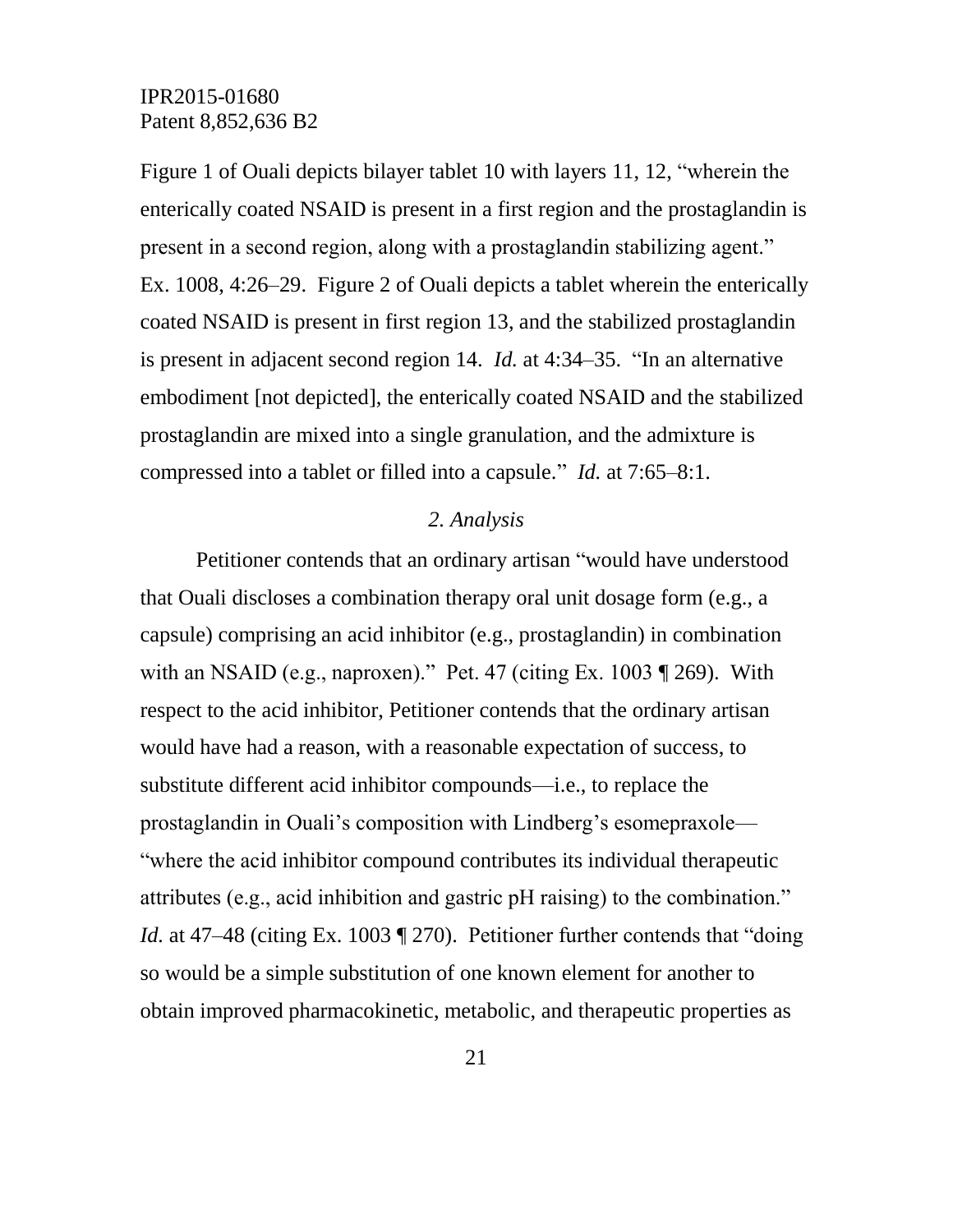taught by Lindberg with predictable results." *Id.* at 50 (citing Ex. 1007, 1:50–63; Ex. 1003 ¶ 278).

The only evidence Petitioner cites for its assertion regarding "predictable results" in relation to acid inhibitors is Dr. Shargel's Declaration at paragraph 278, which repeats the statements presented in the Petition on this point, without citing any evidence itself. *Id.* Again, conclusory assertions by Petitioner, merely repeated in conclusory and unsupported statements by an expert witness in support, are not persuasive here. *See* 37 C.F.R. § 42.65(a).

Patent Owner reiterates its arguments regarding prior art teachings that PPIs, such as Lindberg's esomeprazole, must be enteric-coated, and contends that "[t]here is nothing in the combination of Ouali and Lindberg that negates that teaching." Prelim. Resp. 26.

Again, as an initial matter, we are not persuaded that Petitioner establishes adequately that esomeprazole administered in a non-entericcoated form (thereby allowing it to be released regardless of pH) would have obtained "improved pharmacokinetic, metabolic, and therapeutic properties" as compared to prostaglandins in any formulation. Pet. 50 (citing Ex. 1007, 1:50–63; Ex. 1003 ¶ 278). We are not persuaded that Lindberg suggests such an improvement. Rather, Lindberg suggests that esomeprazole may have improved properties over omeprazole (a related PPI). Ex. 1007, 1:17– 63.

22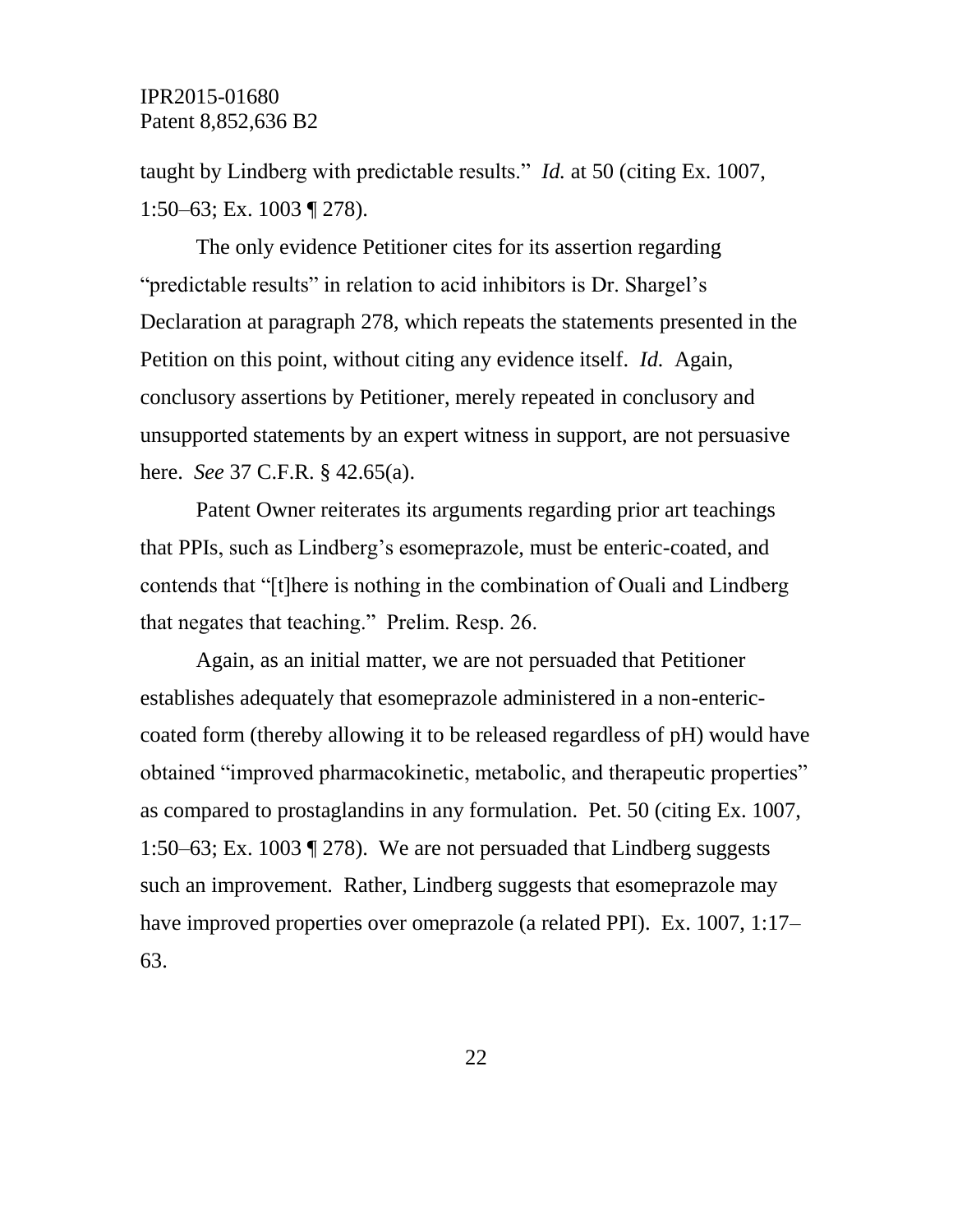Moreover, even if we assume that one would have understood that prostaglandins and H2 blockers were "less therapeutically effective compounds" than PPIs (Pet. 48), Petitioner has not explained adequately why one would have had reason to make a capsule, with a PPI rather than a prostaglandin, located on the outside of an enterically-coated NSAID core, as required by independent claim 7. Petitioner does not address the teachings in the art indicating that PPIs were acid liable, nor explain adequately why one would have used any PPI (much less esomeprazole) in place of a prostaglandin in an non-enterically-coated form, when other relevant references taught the use of PPIs with an enteric coating to avoid degradation of the drug. *See, e.g.*, Ex. 2008, 3; Ex. 2009, 2; Ex. 1041, 114 (discussed above).

Petitioner's contention that Lindberg discloses "uncoated soft gelatin capsules containing a mixture of esomeprazole or hard gelatin capsules containing uncoated granules of esomeprazole" does not persuade us otherwise. Pet. 53 (citing Ex. 1007, 5:46–52; Ex. 1003 ¶ 290). For example, as discussed above, just above the quoted passage in Lindberg (Ex. 1007, 5:46–52), Lindberg teaches that "[g]ranules and tablets may be coated with an enteric coating which protects the active compound from acid catalyzed degradation as long as the dosage form remains in the stomach." *Id.* at 5:36–39. Likewise, in Example 13, Lindberg teaches preparing an enteric-coated tablet and a capsule comprising pellets with a second coating (*id*. at 12:13–13:15). Thus, even Lindberg suggests using an enteric or some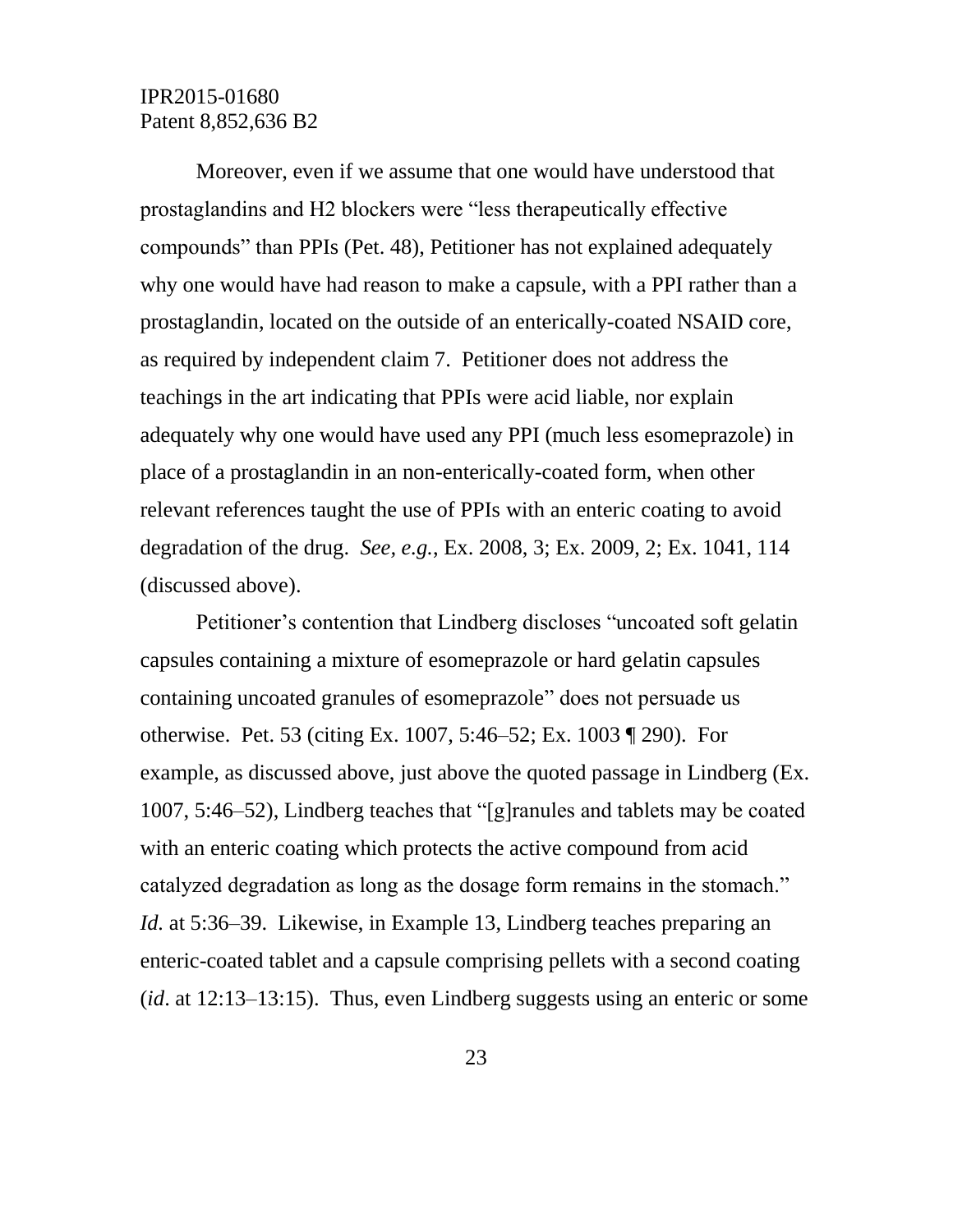type of protective coating when administering esomeprazole. Petitioner does not persuade us that Lindberg adequately suggests a composition where at least a portion of esomeprazole "is released regardless of the pH" (e.g., in the stomach where pH is low), much less such a composition that also includes other elements recited in the challenged claims.

Accordingly, we agree with Patent Owner that Petitioner has not established that the teachings of Ouali and Lindberg would have given an ordinary artisan a reason to formulate a composition with the structural and functional features required by the challenged claims. Prelim. Resp. 25–26.

Having considered the evidence and arguments presented in the Petition, we are not persuaded that Petitioner has established a reasonable likelihood of prevailing in its challenge of claim independent 7, or its dependent claims 8–12 and 16–18, on the basis of obviousness over Ouali and Lindberg.

#### III. CONCLUSION

For the foregoing reasons, we are not persuaded that the Petition establishes a reasonable likelihood that Petitioner would prevail in showing claims 1–18 of the '636 patent are unpatentable under 35 U.S.C. § 103(a).

#### IV. ORDER

Accordingly, it is

ORDERED that the Petition is denied and no *inter partes* review is instituted.